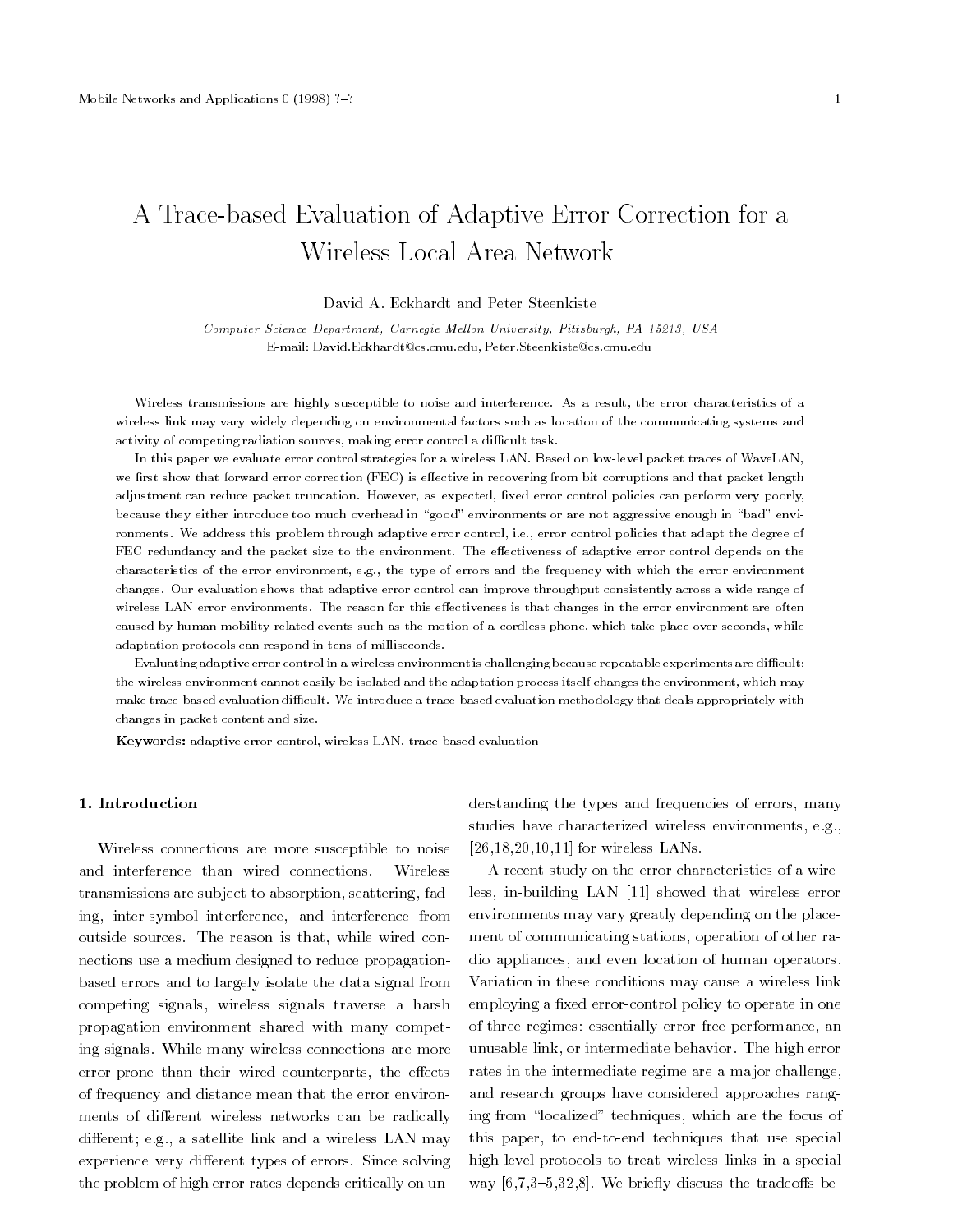tween localized and end-to-end techniques in Section 7.

Localized techniques- such as Forward Error Correc tion fears in the error rate is the error rate seed at the see might is a simple state in the simple solution in the simple solution is to castle of the simple solution is t a fixed FEC policy into hardware. While this may be cheap and fast-territorial notation in the ecoesistic environment in the ecoesistic environment in the ecoesistic environment in the ecoesistic environment in the ecoesistic environment in the ecoesistic environment in the ments can be very different. A fixed FEC policy will result in paying too much overhead in a low error en vironment- or leaving many link errors unmasked in a high error environment. The obvious solution is to use *adaptive* error control: the system adapts the degree of redundancy to the error environment Adaptive er ror control has been used in a number of systems- egsatellite communication However- the eectiveness of adaptive error control depends on the characteristics of the error environment-type of errors and the type of errors and the type of errors and the type of errors and the type of errors and the type of errors and the type of errors and the type of errors and the type of errors a frequency with which the error environment changes

In this paper we evaluate the utility of adaptive er ror control strategies in a wireless LAN environment Our evaluation has two steps. We first evaluate error control techniques for the different types of errors we observed. We evaluate how effectively FEC masks bit corruption errors and how well reducing the packet size combats packet truncation In the second step we eval uate whether error control can be applied adaptively in a wireless LAN environment. The results presented in  $[11]$  suggest that adaptation may be feasible since signi
cant changes in the error characteristics of the wire less environment are often caused by human actions, eg- moving from a location with poor reception to an area with good reception- or starting to use a cord less phone. Since human actions are relatively slow (on a multi-second timescale) compared with activities in a matrix the LAN-C matrix to the first to the matrix of the human actions of the human actions of the human actions of the human actions of the contract of the contract of the contract of the contract of the contract of th seems quite realistic. This paper presents specific algorithms and evaluates them

Evaluating adaptive error control in a wireless en vironment is challenging because two factors make re peatable experiments dicult First- the wireless envi ronment cannot easily be isolated- so the dynamic error environment is hard to control Second-American is hard to control Second-American is hard to control Second-American in tion process changes the behavior of the system- egthe packet stream sent with adaptation will be different from the stream sent without adaptation-profession-profession-professiondirect comparison of different adaptation policies difficult. For these reasons we evaluate adaptive error control using a trace-based evaluation methodology. We

first characterize the error environment by collecting a set of detailed error traces These traces then form the input to a simulator that evaluates adaptation policies based on forward error correction and packet shrinking The simulator uses a performance metric that accounts for the traffic stream changes introduced by the adaptation policies

In the remainder of this paper- we 
rst characterize the error environment of a wireless LAN using a set of error traces (Section 2). We then evaluate the effectiveness of fixed error control techniques at overcoming the challenges posed by these traces (Section 3) and present and evaluate adaptation strategies (Sections 4 and 5). We conclude the paper with a discussion of implementa tion issues- related work- and conclusions in Sections the contract of the contract of the contract of the contract of the contract of the contract of the contract of the contract of the contract of the contract of the contract of the contract of the contract of the contract o

We investigate the nature of the WaveLAN error en vironment by collecting detailed error traces for a set of interference scenarios The traces we presented span a wide range of packet loss-packet loss-state in the state of tion rates and will be the basis for our later evaluation of adaptive error control

To characterize error environments- we monitored data transfers between two identical DECpc 425SL laptops in the state of the state of the state of the state of the state of the state of the state of the state o ferent tests-PCs in die placed tests-PCs in die placed tests-PCs in die placed tests-PCs in die placed tests-P ments or added competing radiation sources. Our laptops use PCMCIA WaveLAN [29] interfaces operating in the frequency band and the property and  $\mathcal{M}_{\mathcal{P}}$ vides more details on the WaveLAN interface

We instrumented our kernel device driver to collect all packets (even runt packets and those that fail Ethernet cally meer was a meeling in meerle trace wanted to meer allows collection of approximately 30 seconds of continuous network activity. Packets are stored along with a sub-millisecond timestamp and signal information from the RF modem: signal level during reception (related to the receivers and the receivers and the receivers are control level-level-level-level-level-level-level-levelsignal level in the packet reception-type receptionand selected receive antenna. The designated transmitter sends specially-formatted UDP datagrams that contain several repetitions of a single Walsh code word. We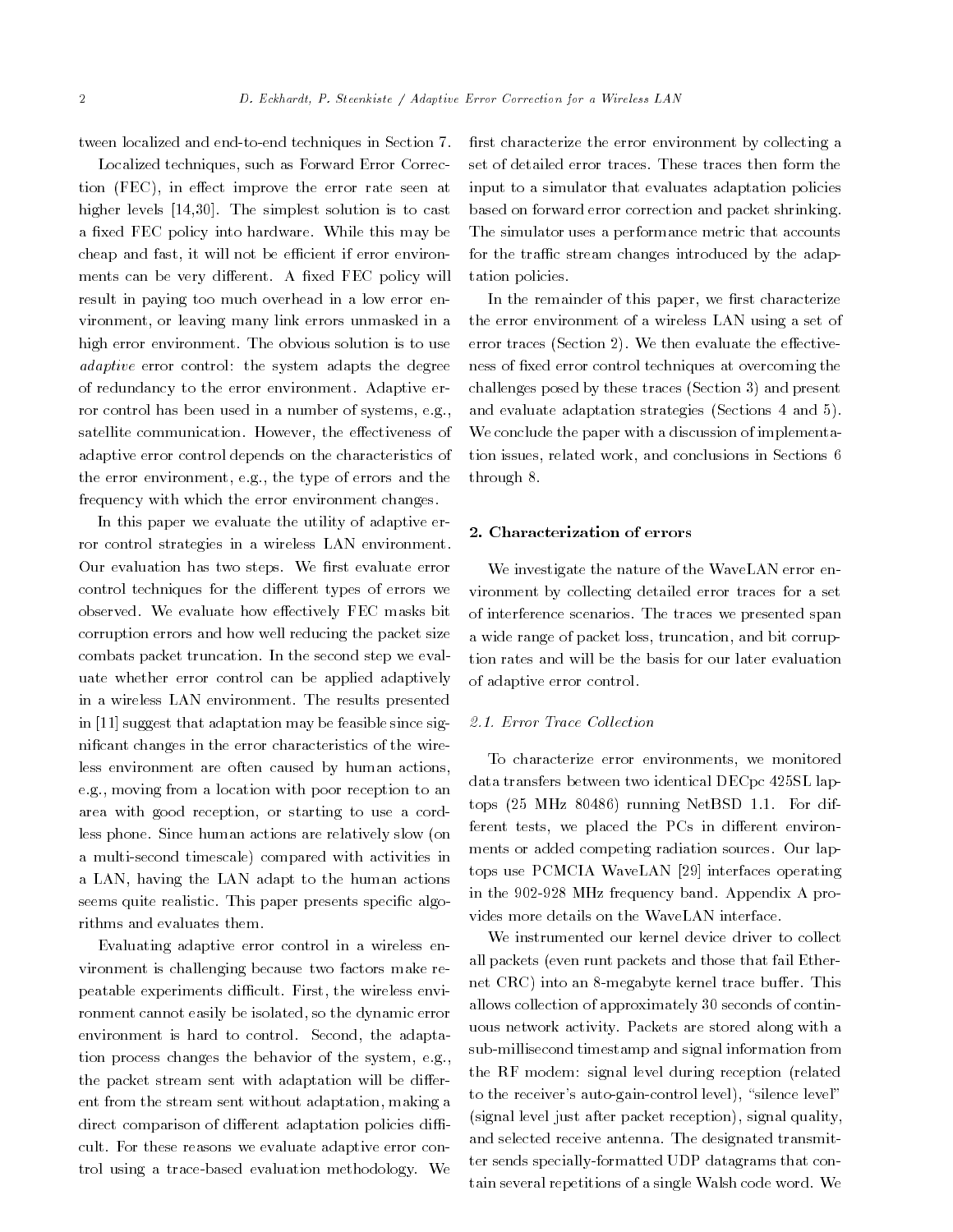3

32.00.10 (002 010) LIV 2 1 1 101. lost 
 which is the conflict to the third too the concent official the the varvoost (17) Louiso van dikken.

Figure 1. Example of human-readable trace file

selected Hadamard-Walsh codes for the packet contents because they allow us to evaluate the sensitivity of the errors to packet contents (see Appendix B). When the kernel trace buer is full-trace buen trace buen trace buen trace buen trace buen trace buen trace buen trace b and stored on disk for one disk for  $\alpha$ mitter is instructed to send another stream of packets

The first phase of the analysis consists of processing the binary trace 
le into a text 
le containing a content insensitive summary of errors. Figure 1 shows an example In general- each processed trace event contains a timestamp- the transmitted and received packet lengths expressed as a count of bit words-dimensional information  $\mathcal{L}^{\text{max}}$ tion tions the RF model of packet sequence numberand a list of corrupted (inverted) bits. In this example, packet based out the community of the community of the missing of the business of the business of the business was otherwise undamaged; packets 152 and 153 were lost; packet 154 was severely truncated and nine bits of the remainder were corrupted; after packet  $154$  a  $7$ word packet of unrecognizable contents was received The second phase of the analysis extracts various sum mary information from the traces-traces-in the traces-in the tracesthe remainder of the section

### -- Interference Scenarios

Among the error sources we could have investigated are attenuation-interfering radio sources-interfering radio sources-interfering radio sources-interfering radio terference (which can vary due to details of antenna placement and orientation-placement and data depends on place dent effects. We chose to focus on the effects of the most signi
cant error sources active interference sources and attenuation  $[11]$ . Note that the encoding used by Wave-LAN already addresses many problems such as multi path interference (Appendix A).

To explore the range of error severity due to interfer ence- we investigated second traces in four dierent situations are the order of the oceanic contracts of the seed communicating machines were separated by a distance of approximately interest and there were no known in the set terference sources In the walking scenario-  $t$  the walking scenario-  $t$  the complex  $\mathbb{R}^n$ municating machines were separated by roughly 3 feet. A cordless telephone base station was a few inches from

the receiver's modem unit (as might be the case on and the telephone hands the telephone and the telephone handset moved and the telephone and the telephone and peatedly at walking speed back and forth from roughly a foot away from the base station to a point approx imately 30 feet away (where the handset complained about signal loss). The cordless phone used was a Raand which is a spectrum model which uperchanged spectrum models are spectrum models. lation in the same band as our WaveLAN units. It was reported to be a particularly harsh interference source in  $[11]$ . The "adjacent" case was the same as the "walking" case except that the handset was fixed adjacent to the receiver's modem unit and was power-cycled at a rate of approximately twice per second (in an attempt to provide an error environment with more challeng ing variability than the "walking" case). In the "table case- two communicating units were approximately three feet apart- with the telephone handset and the telephone station about an inch and about five inches from the receiver's modem unit. In these traces we observe packet loss rates of up to  $30\%$  and packet truncation rates of up to  $23\%$ . We notice that the bit error rate varies by more than an order of magnitude- and that this vari ation is not straightforwardly linked to the other error rates

While attenuation can be reduced by provisioning a network more densely with base stations- mobile users may still encounter occasional coverage "holes." Therefore- we investigated the eects of attenuation to see how they differed from those of active interference sources The Monthly States and the trace in Table and the Company a path with significant attenuation: we separated two units by placing them in two rooms across a hallway The direct path was approximately 17 feet long and passed through two thicker concrete a metal wallsdisplay case-book case-book case-book case-book case-book case-book case-book case-book case-book case-book ca pared to the interference environments- attenuation has an almost instrument truncation rate of the significant results of  $\Delta$ cant packet corruption

These five examples illustrate the wide range of damage induced by interference and attenuation. They also detail the three types of errors commonly encountered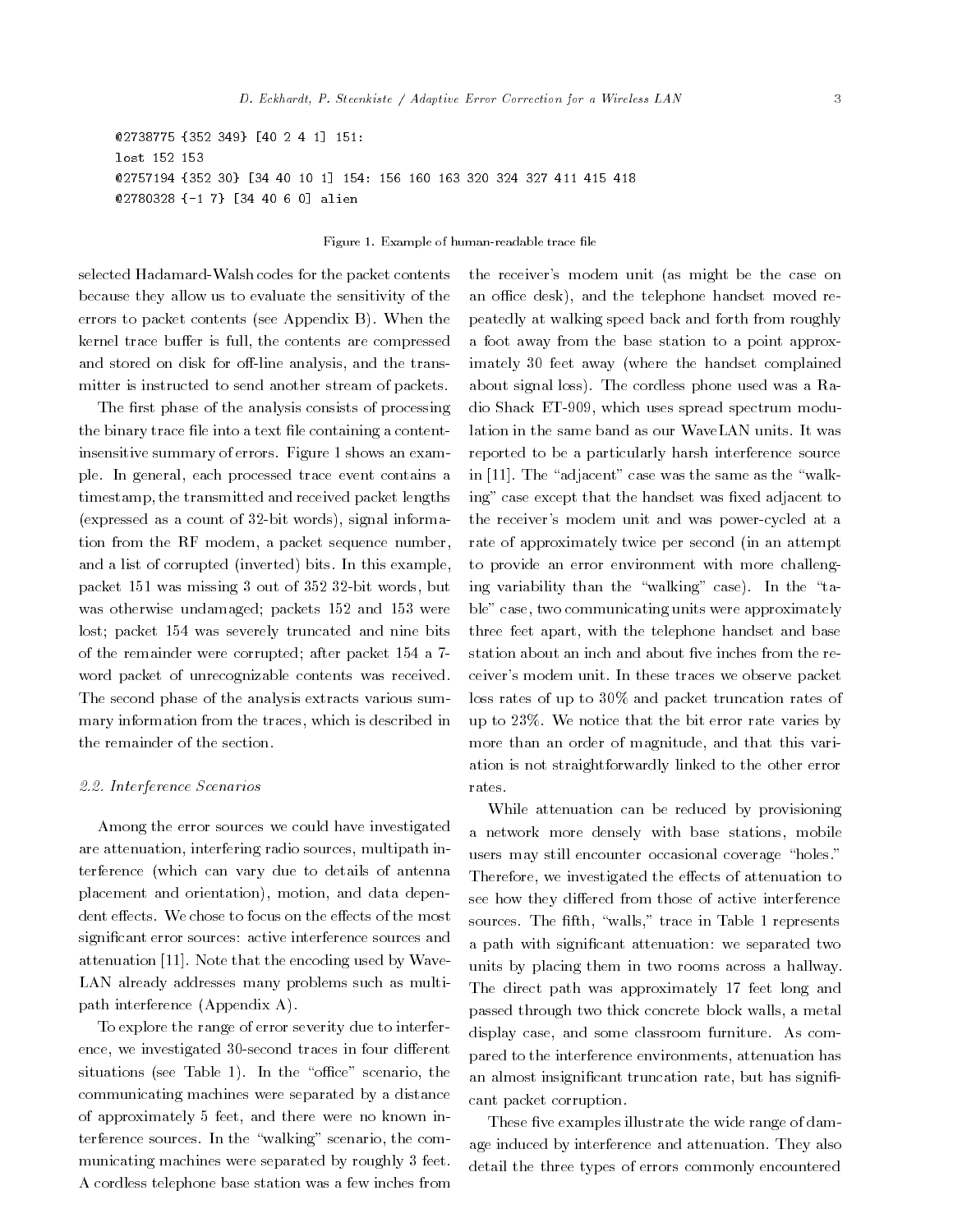| Packets | <b>Bits</b>     | Packet               | Packet               | Packet                 | Bit                  |
|---------|-----------------|----------------------|----------------------|------------------------|----------------------|
| Sent    | Received        | Loss Rate            | Truncation Rate      | <b>Corruption Rate</b> | Error Rate           |
| 5729    | $6 \times 10^7$ | 0                    | $\Omega$             | $3.4 \times 10^{-4}$   | 0                    |
| 5729    | $6 \times 10^7$ | $7 \times 10^{-4}$   | $9 \times 10^{-4}$   | $5.4 \times 10^{-2}$   | $1.6 \times 10^{-4}$ |
| 10487   | $6 \times 10^7$ | $3.1 \times 10^{-1}$ | $2.3 \times 10^{-1}$ | $3.5 \times 10^{-3}$   | $1 \times 10^{-3}$   |
| 5916    | $6 \times 10^7$ | $5.4 \times 10^{-2}$ | $1.9 \times 10^{-2}$ | $9.4 \times 10^{-1}$   | $4.9 \times 10^{-3}$ |
| 5776    | $6 \times 10^7$ | $6 \times 10^{-3}$   | $1.7 \times 10^{-2}$ | $2.7 \times 10^{-1}$   | $3.8 \times 10^{-4}$ |
|         |                 |                      |                      |                        |                      |

Summary of various error scenarios. Since the trace buffer is of a fixed size, lost packets cause it to fill more slowly, and it captures a wider range of sent-packet sequence numbers. "Packet loss rate" is the fraction of packets that were sent but not received; "packet truncation rate" is the fraction of packets that were received but truncated, and "packet corruption rate" is the fraction of packets that were received without truncation but with at least one corrupted bit in the UDP data area The Bit Error Rate is computed for all bits in the UDP data area which arrive at the receiver point is that the bits lost the BER computation do

on wireless links lost packets- truncation- and bit cor ruption

An important question is how the error environment changes over time. In  $[11]$  the authors report that the main error sources are attenuation caused by obstacles (walls and humans) and interference caused by some active radio sources that use the same frequency band as the WaveLAN card. For these types of error sources we expect that changes will often be caused by human ac tions such as switching the competing source on or off, or moving the mobile host or competing source Fig ure 2 gives an example of how the error environment changes in response to the 2-Hz power cycling of a cordless phone As the interference source is turned on and o- two steady but alternating error environments are visible. Even though this is fairly rapid human action, long periods of similar error behavior occur



Figure 2. Temporal display of the start of the "adjacent" trace. Each point represents a single event, such as a loss or corruption.

Note that there there will also be changes in the error environment at a finer time scale. An example would be interference from another wireless network: the level of interference could change from bit to bit This type of interference is typically addressed by methods different from what we propose in this paper. For example, WaveLAN uses direct sequence modulation to combat a variety of error sources (fading and narrowband interference signals); wireless networks could also employ code and base station and base station and base station and station and station and station and sectoring to further reduce interference. As a result of this- in a well-designed with remain the main remains and main remains of the main remains of the main remains ing sources of errors are attenuation and other sources of interference- as described above

# -- Applicability of Results

Our adaptation results are based on the observation that some changes in the error environment are slow because they are caused by human actions such as mo bility. We believe that similar results will be obtained for other LANs that face errors that can be ameliorated by modifying transmission resource consumption (via power control- control- control- control- control- control- control- control- control- control- control- controladaptive medium access protocols). Note that while adaptive error control has been applied to other wireless environments such as satellite links and cellular phones, differences in both the error environment and how it changes mean that our results may not generalize to these domains

### - Error control techniques

In this section we summarize the error traces in terms of three errors types-types-types-types-types-types-types-types-types-types-types-types-types-types-types-typesand packet loss, which was discuss the discuss for the loss each error type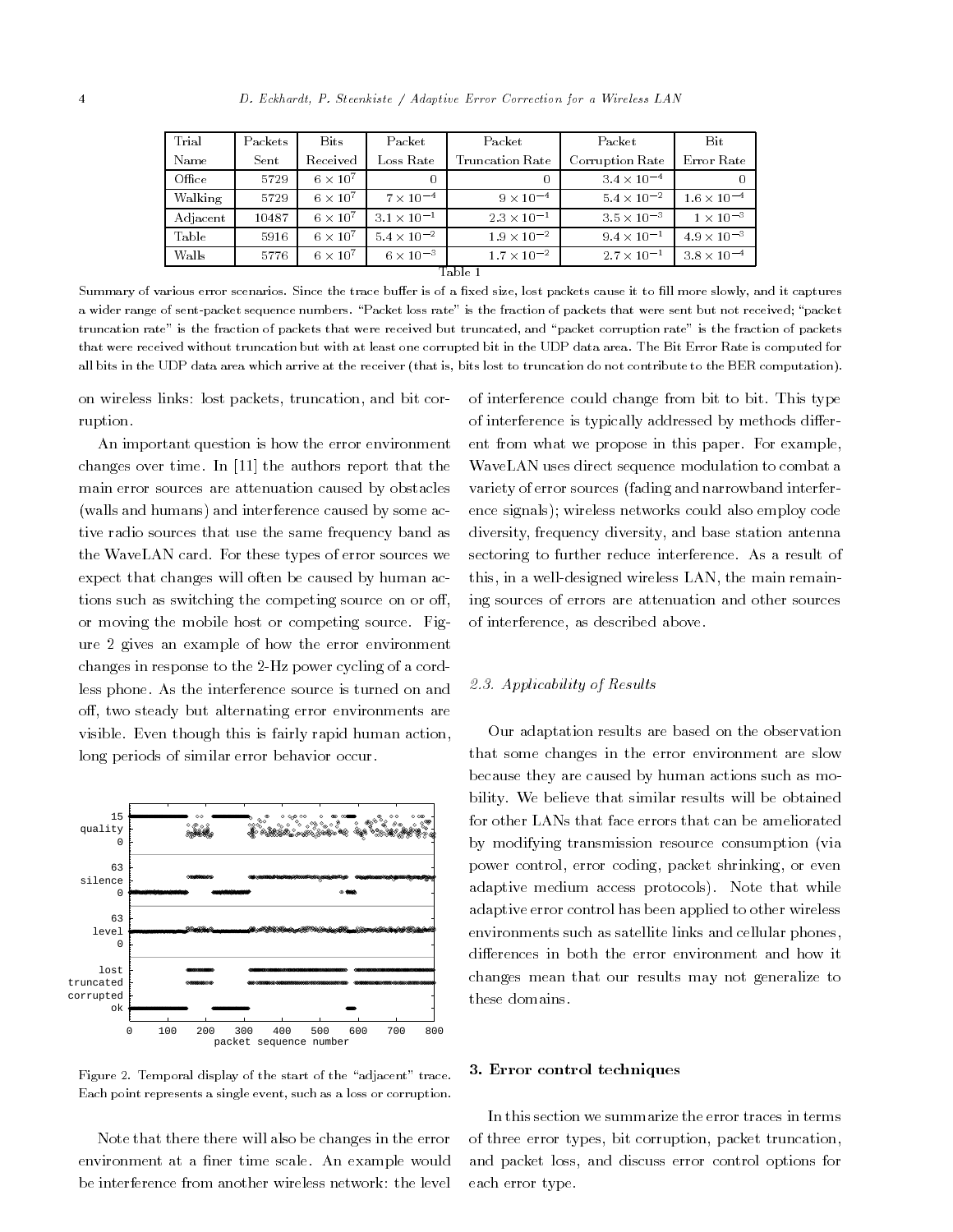# -- Bit Corruption

A first source of errors is bit corruption. WaveLAN typically operates as an Ethernet in that all packets are protected by a bit Ethernet Call pack and packets failing that CRC check are rejected. In Tables 2 and 3 we present a brief analysis of all bit corruptions observed during the interference runs described above The histogram in Table 2 indicates that approximately of the packets would have been discarded as failured as fails. ing CRC- but that essentially all of them have or fewer ipped bits- well within the reach of FEC Fur thermore-thermore-thermore-thermore-thermore-thermore-thermore-thermore-thermore-the-the-the-the-the-the-the-th with essentially identical probability (Table 3). We did not observe any tendency for bad bits to be at any par ticular bit position within a packet However- bit cor ruptions very often follow a specific pattern: three bits, separated by a strip of the positions of the integration of the strip of the strip of the strip of the strip of means that most error bursts occur within one or two by the west we believe the bit and artifact of an artifact of an artifact of an artifact of an artifact of an linear feedback scrambler.



Figure 3. Residual packet error rate versus error correction overhead. The residual packet error rate is the percentage of packets that arrived without being lost or truncated and had one or more bit errors not corrected by the Reed-Solomon code. The leftmost - point on each curve represents the uncorrected packet corruption rate given in Table 1. The "office" dataset has no uncorrected errors once FEC is enabled
 and hence is represented on the graph by only a single point

# external corrections of FEC to Correcting Bit Corrections and the corrections of the correction of the correction of the correction of the correction of the correction of the correction of the correction of the correction

The bit corruption patterns discussed above suggest that FEC can be used to reduce the error rate. We now evaluate the effectiveness of Reed-Solomon burstcorrecting block codes at correcting the errors observed in our traces and briefly discuss the corresponding implementation costs Appendix C contains FEC back ground information and a discussion of why we chose to employ these particular codes

### --- Eectiveness

ReedSolomon codes with bit symbols have a block sizes is been algebra divided the arbitrarily dividends arbitrarily dividend the contract of the contract of t among user data bytes and overhead bytes. The decoder can correct as many corrupted bytes as half the number of overhead by the overhead by the overhead by the overhead by the overhead by the overhead by the over bits in a given byte are corrupted. This means that these codes are particularly suited to error bursts of er the best than the bits the bits the bits the block size of the best of the bits of the bits of the bits of inconvenience-body lengths are typically evenience-body lengths are typically evenience are typically even are and often slightly longer than a power of two. However, we can break a packet into some number of 255-byte one show and show and one show and one show and part of for encoding and decoding purposes

We ran the traces presented in the previous section through a software implementation of Reed-Solomon encommunity and evaluated new manual corresponding packets. could be recovered. Figure  $3$  shows how effective FEC is at reducing data loss due to bit corruption. The graph shows how the percentage of uncorrectable packet bod ies decreases as the FEC overhead is increased We processed the traces described above by removing all records that reect losses- unrecognized packets- and truncated packets for which full corruption patterns are necessarily unavailable). Residual error rates less than around  $1\%$  are probably not significant even for higher-layer protocols such as TCP. It is worthy of note that the FEC overhead level required to reach a reason able residual PER varies from  $0\%$  in the "office" environment to  $20\%$  or  $30\%$  in the "table" environment.

These results are conservative as we have not inves tigated interleaving- which would tend to average out the number of corresponding symbols per block-block-block-block-block-block-block-block-block-block-block-blocksibly improving performance Even so, when some that  $\mathcal{L}_{\mathcal{A}}$ FEC is effective at recovering from bit corruption. The graphs also show that it would be costly to always em ploy error coding strong enough for the worst case: substantial bandwidth would be wasted in the other cases Selecting an error coding appropriate for the average er ror rate is also suboptimal: it will be too aggressive in some cases and not aggressive enough in others. Given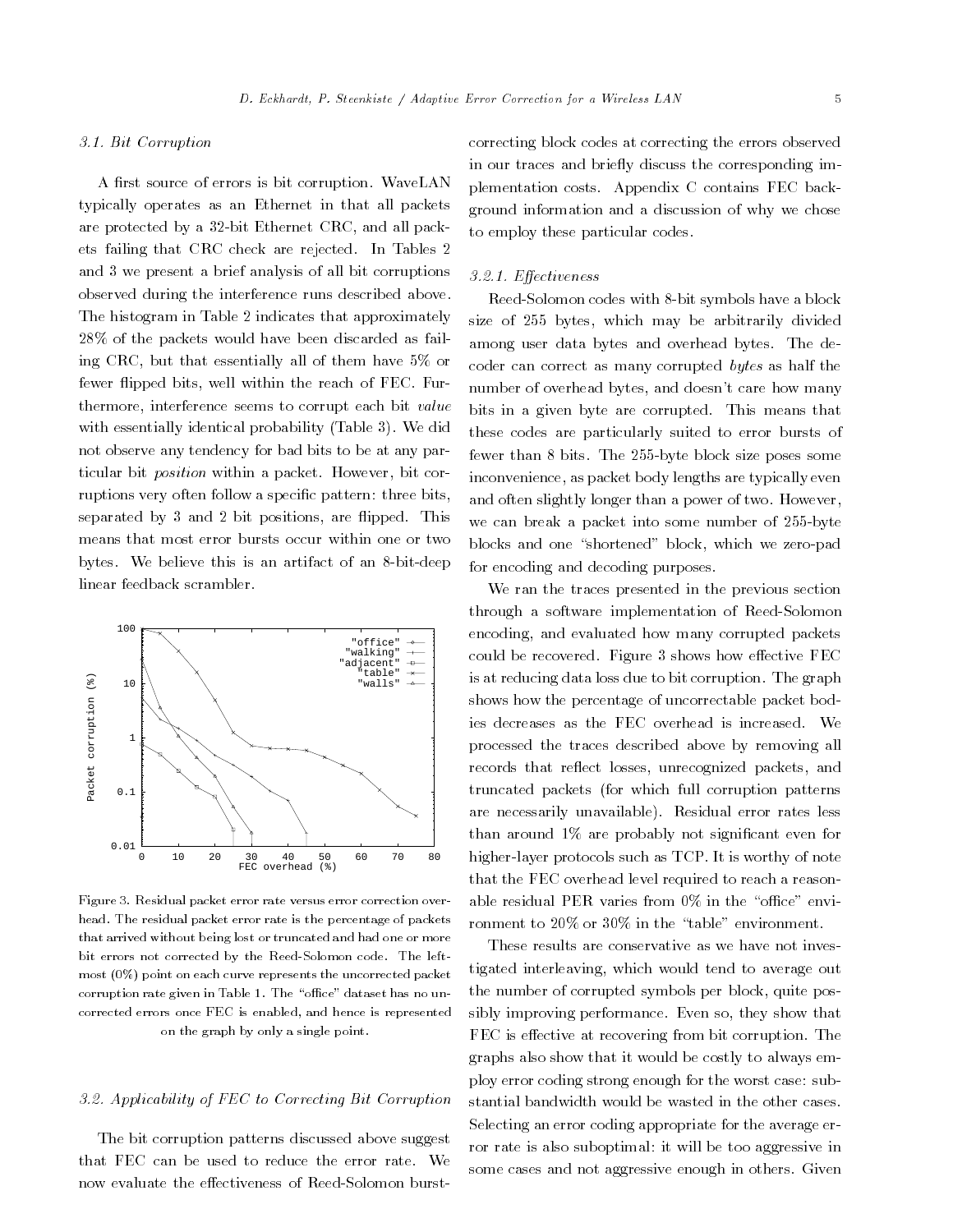| Percent of     | Number of      |
|----------------|----------------|
| bits flipped   | Packets        |
| 0              | 192846         |
| 1              | 74000          |
| 2              | 982            |
| 3              | 509            |
| 4              | 364            |
| 5              | 208            |
| 6              | 72             |
| $\overline{7}$ | 21             |
| 8              | 12             |
| 9              | $\overline{7}$ |
| 10             | $^{10}$        |
| 11             | 4              |
| 12             | 1              |
| 14             | 1              |
| Table          | 2              |

Histogram of per-packet bit error rate

| Original bit | Times flipped | Times sent |  |  |  |  |  |
|--------------|---------------|------------|--|--|--|--|--|
|              | 998945        | 1509063744 |  |  |  |  |  |
|              | 997311        | 1509568640 |  |  |  |  |  |
|              |               |            |  |  |  |  |  |

Bit flipping behavior observed during the combined interference runs. The overall bit error rate was  $6.6\times10^{-4}$ .

the high variance in error rates- the average is not a useful metric.

### --- Implementation Costs

The costs associated with the implementation of Fects are additional bandwidth on the link-bandwidth on the link-bandwidth on the link-bandwidth on the linkabove-the fect coder for the FEC coder fect can be the fect of the fect coder fect of  $\mathbb{F}_p$ be implemented in either hardware or software. For exmultiples and multiple singlechip codect that convolution that convolution that convolution that convolution o operate at tens of megabits per second are available as commodity parts = 1; making making the complement tations practical and economical For this paper we relied on a publicly available software implementation of ReedSolomon codes  $\blacksquare$  which can encode at up to  $\blacksquare$  $2.7$  Mb/s and decode at up to  $1.5$  Mb/s on a 100 MHz

Truncated packets are a serious problem for network reliability. While erasure-correcting FEC can be designed to recover from truncation-the this requires over head beyond that necessary to correct occasional sym bol errors. We have observed that WaveLAN experiences signi
cant truncation in heavy interference situ ations While it seems intuitive that short packets are less likely to be truncated than long packets- the trunca

tion rate might depend on the packet length in a num ber of ways For example-the probability of truncations of truncations of truncations of truncations of truncations of truncations of truncations of truncations of truncations of truncations of truncations of the probabilit could be proportional to the packet length (some interfering source occasionally truncates whichever packet is or the package of its length-distribution of its length-  $\mu$  is a packet of its lengthets could be truncated to some fixed length (by some process within the receiver). Identifying the precise error behavior is important if we want to reduce the trun

In order to better understand the relationship be tween packet length and truncation errors- we collected packet traces that use a mix of packet sizes. Since we do not understand the cause of the truncation- it is impor tant that all packet sizes get sufficient exposure to the potential cause of truncation For this reason- we ar ranged the packet sequences so that roughly equal time was spent transmitting packets of each observed length, ie- more of the shorter packets were sent One interest ing detail is that the WaveLAN link header and trailer occupy and times equivalent is to any the power distinct to the Ether net-bytes and UDP headers and UDP headers and UDP headers and UDP headers and trailers occupy and trailers occup This byte overhead is signi
cant when we send test parameters of only  $\mathcal{U}$  and the correct form of this bytes We correct for this bytes We correct for this by this by this by this by this by this by this by this by this by this by this by this by this by this by this sending packets according to a schedule which roughly balances their air time.

We present the results in two forms. The first  $(Fig-$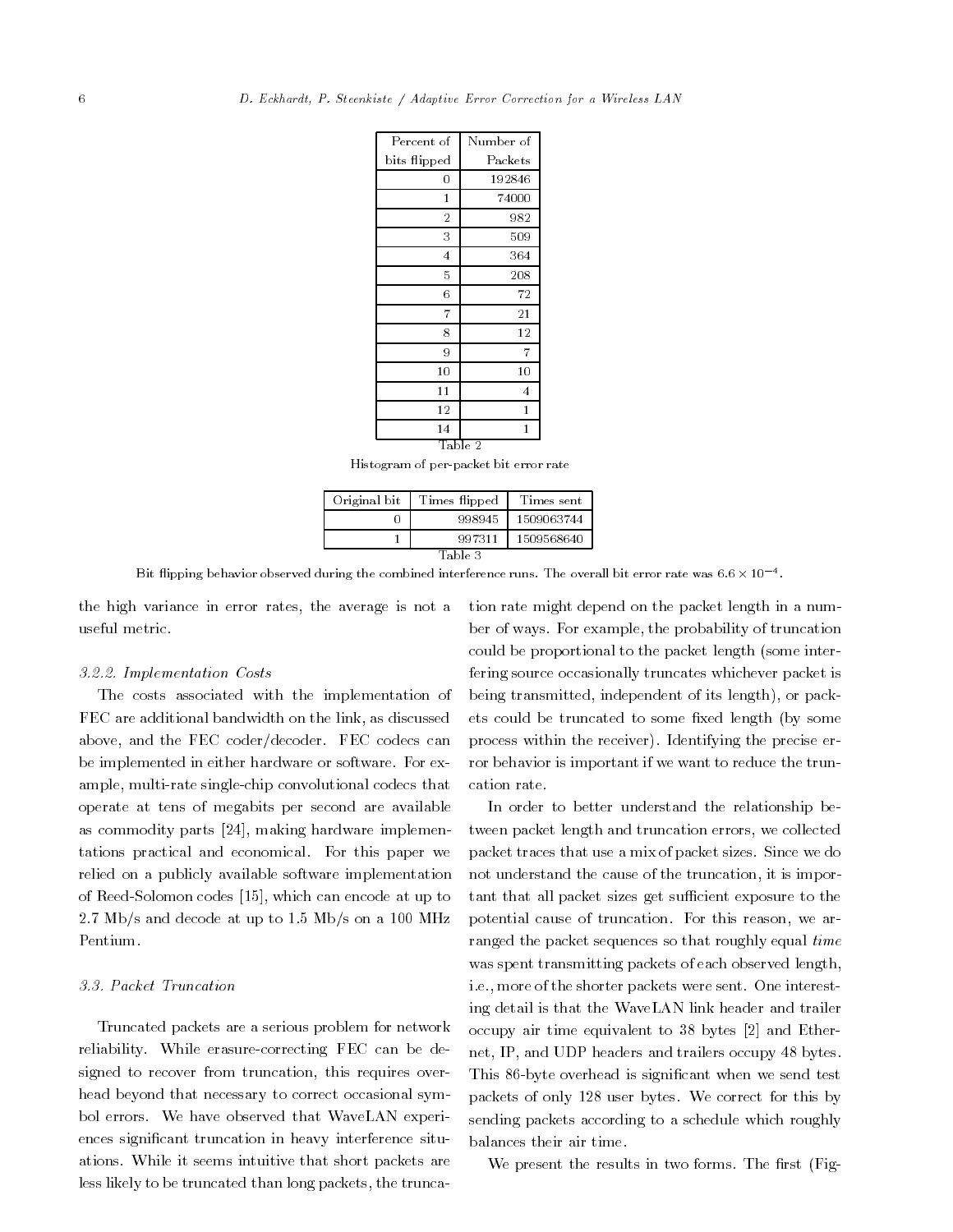

Figure 4. Packet injury as a function of packet length. The cordless phone is on throughout the trace
 and both base and handset positions are fixed.



Figure 5. Packet injury as a function of packet length. Unsteadiness in this plot may be due to the fact that the interference source was intermittent, so the smaller number of large packets could reduce sampling quality

ure 4) is a graph of packet outcome as a function of packet length from a trace in which the cordless phone is providing steady interference from a fixed location. Packets that are not lost may be corrupted- truncatedor both. Note that this corresponds to a high error environment: the packet error rate can be nearly  $100\%$ . Focusing on the truncation rate-truncation rate-truncation rate-truncation rate-truncation rate-truncation rateets longer than 400 bytes virtually all received packets are truncated-truncated-shorter packets the truncation of rate increases linearly with the (original) packet length.

While Figure 4 classifies packets according to how they were injured-to not described-the second the second are the second injury (the bit error rate or truncation extent). These figures are presented in Table 4. Again focusing on the problem of truncation-truncation-truncation-truncation-truncation-truncation-truncation-truncation-truncation-

quite severe for long packets. For example- for examplepackets-bits survive-than half the bits survive-than half the bits survive-the bits survive-the bits survive-t it difficult to extract useful data from truncated packets. For shorter packets- truncation is less severe One pos sible physical phenomenon that could cause this type of packet truncation is clock drift. Since the carrier frequencies of the transmitter and receiver typically vary by a small amount- WaveLAN performs active clock re covery [29]. It seems likely that under unfavorable conditions-ditions-drift could eventually overcome the clock drift could eventually overcome the clock of the clo recovery process- causing the receiver to abort packet reception. Figure 5 demonstrates a similar trend for a trace collected with machines in the same locations as the "table" trace.

The above results suggest that packet size reduc tion is a realistic method for reducing packet truncation rates For example- Figure - Figure - Figure - That reducing the reducing the reducing the reducing the reducing  $\sim$ packet size to 400 bytes would cut the truncation rate from  $40\%$  to  $20\%$  of the received packets. Packet size reduction would need to be combined with retransmis sion of the truncated (and lost) packets to reduce the error rate to a number that is acceptable to the upper layer protocols. Even for the extreme error environment used in this section and the link may still still be a still be distinct if we make the conservative assumption that all trun cated packets are useless that is- no erasure code or subpacture is the packet of the packet blocking the packet of the packet of the packet of the packet of the packet of the packet of the packet of the packet of the packet of the packet of the packet of the packet of the pa size and applying FEC might still achieve a useful frac tion of the link rate  $\mathcal{L}_{\mathcal{A}}$  rate  $\mathcal{L}_{\mathcal{A}}$  rate  $\mathcal{L}_{\mathcal{A}}$  is interesting to the link rate  $\mathcal{L}_{\mathcal{A}}$ note that even if truncated packet bodies are useless for conveying user data-based user data-based and the able to extract a still be able to extract a still be able to small Logical Link Control layer header containing error statistics

As a 
nal note- we observe that the packet loss rate (Figures 4 and 5) and BER (Table 4) appear to be independent of packet size

### -- Packet loss

The final type of error is packet loss. One possible explanation for packet "loss" might be that our trace analysis is failing to recognize certain packets due to extreme truncation-truncation-beam-dependent-beam-dependent-beam-dependent-beam-dependent-beam-dependent-beamates false losses. We briefly investigated this hypothesis and found that-distinguished that-distinguished periods of packet loss of packet loss of packet loss of packet correspond with a matrix of unrecognized packets packets of unrecognized packets, and the set of unrecognized p do not Furthermore-Turkey are many occasions when the many occasions when the many occasions when the many occasions when the many occasions when the many occasions when the many occasions when the many occasions when the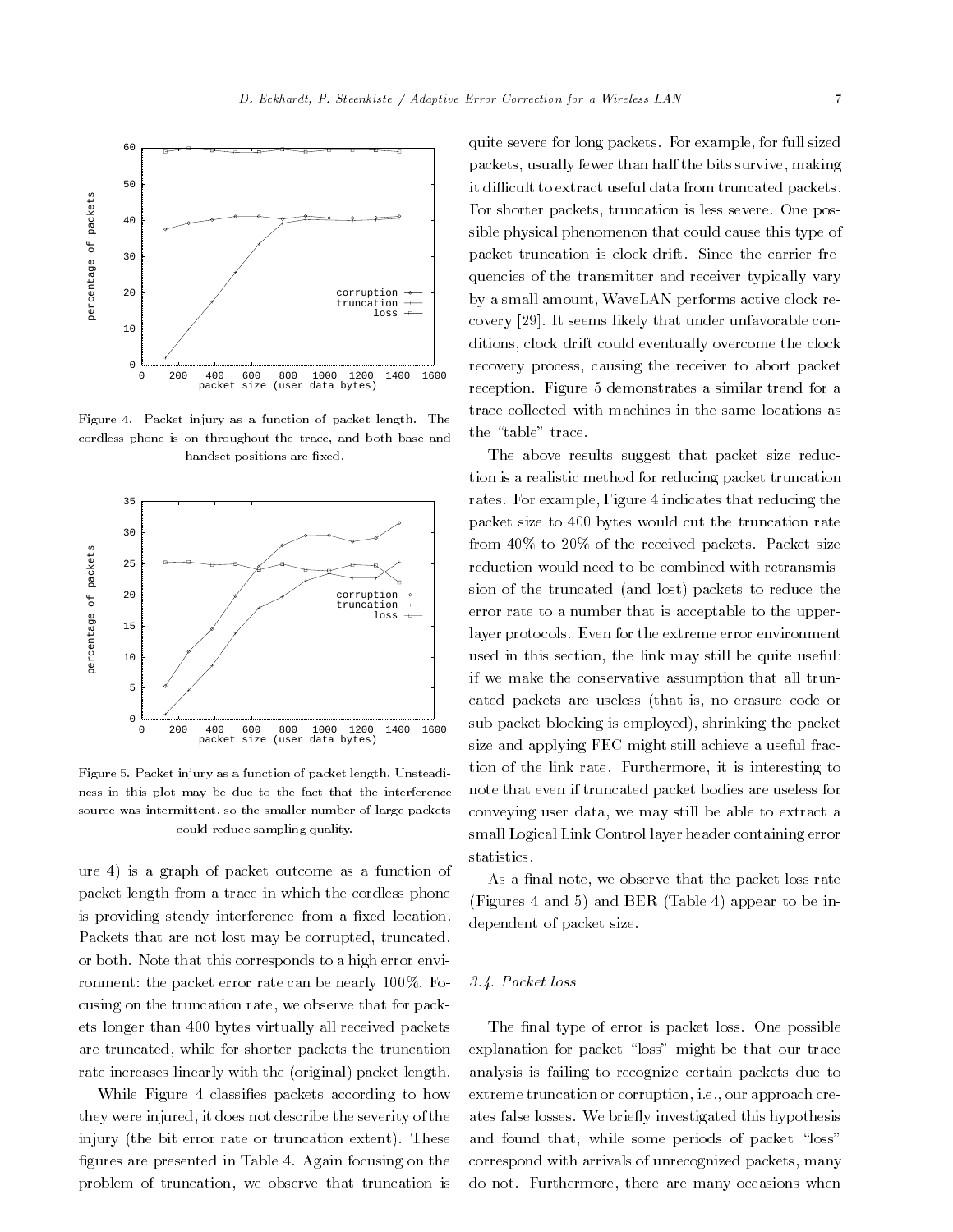| Transmit | Number   |          |        | Length after truncation | % of Packets | Bit Error            |
|----------|----------|----------|--------|-------------------------|--------------|----------------------|
| Length   | Observed | min      | mean   | std. dev.               | Truncated    | Rate                 |
| ?        | 104352   | $\Omega$ | 34.19  | 104.55                  | 100.00       | ?                    |
| 128      | 7183     | 96       | 127.10 | 4.49                    | 4.83         | $9.2\times10^{-3}$   |
| 256      | 4023     | 96       | 235.42 | 42.97                   | 24.76        | $9.1\times10^{-3}$   |
| 384      | 3053     | 96       | 322.80 | 90.00                   | 42.94        | $8.6\times10^{-3}$   |
| 512      | 2067     | 96       | 381.64 | 139.14                  | 61.97        | $8.8 \times 10^{-3}$ |
| 640      | 2063     | 96       | 412.27 | 179.85                  | 81.10        | $8.3 \times 10^{-3}$ |
| 768      | 2022     | 96       | 427.71 | 198.52                  | 96.88        | $8.6 \times 10^{-3}$ |
| 896      | 2060     | 96       | 428.07 | 202.43                  | 97.57        | $8.3 \times 10^{-3}$ |
| 1024     | 1015     | 96       | 436.45 | 203.77                  | 98.62        | $8.6 \times 10^{-3}$ |
| 1152     | 1015     | 96       | 437.43 | 213.50                  | 98.33        | $8.7 \times 10^{-3}$ |
| 1280     | 1016     | 96       | 428.75 | 217.26                  | 98.72        | $9.1 \times 10^{-3}$ |
| 1408     | 1026     | 96       | 436.65 | 226.21                  | 98.73        | $9.0 \times 10^{-3}$ |

D. Eckhardt, P. Steenkiste / Adaptive Error Correction for a Wireless LAN

Table 4

Truncation details. Some of the unrecognized packets are probably "lost" test packets; others seem to be interference mistakenly identified by the RF modem unit as a potential packet. The bit error rate is computed over the non-truncated bits of each packet.

unrecognized packets arrive intermixed with sequential test packets

elsewhere -

Figures 4 and 5 suggest that the packet loss rate is independent of packet size- suggesting another expla nation Each WaveLAN packet begins with a training pattern-based a start delimiter-sequence-sequence-sequence-sequence-sequence-sequence-sequence-sequence-sequen a and a standard in the standard extended presented prior It seems plausible that damage to any of these fields though most are transmitted with extra redundancy could cause receiving hardware to overlook an entire packet. Table 1 does not clearly demonstrate that pacted to the packet loss and and the line are linkedplanation may be incorrect

The problem of packet loss can be addressed by re  $\blacksquare$  or by crosspacket interleaving interleaving interleaving interleaving interleaving interleaving interleaving interleaving interleaving interleaving interleaving interleaving interleaving interleaving interleaving i

# -- Summary

We used error traces to characterize a number of er ror environments for WaveLAN and we discussed and evaluated error control techniques We showed that bit corruption can be addressed using FEC based on Reed Solomon codes. We also showed that packet truncation can be addressed by sending smaller packets. Both FEC and packet shrinking have the property that they increase communication overhead As a result- it is not attractive to apply these techniques unless they are needed. Our results show in fact that radically different degrees of error coding are needed in the different error environments we evaluated. In the next two sections, we propose and evaluate adaptive error control policies

Lost packets are most easily addressed using retrans mission- which is inherently adaptive It is evaluated

# - Adaptive Error Control Strategies

In this section we discuss design considerations for adaptive error control strategies, mappentation issues and the that may complicate adopting adaptive error controland present the adaptation policies that we will evaluate in the next section.

# -- Overview

The idea behind adaptive error correction is simple the receiver collects information about the status of the channel-being-the into an error estimation into an error estimation into an error estimation into an error est timate- which is transfered to the sender- and the sender adapts how it sends data based on the error estimate Let us briefly look at some of the implementation options for each of these three components

ent information sources can be used to determine the quality of the error environment A hardware CRC algorithm may be used for error detection- and most error correction algorithms can provide their clients with an estimate of how close the decoded packet was to containing uncorrectable errors Alternatively- a wireless network interface may provide signal mea surement information which could warn of impend  $\Box$  thus allowing predictions  $\Box$  thus allowed  $\Box$ active error control All the policies we evaluate are reactive schemes based on observed error rates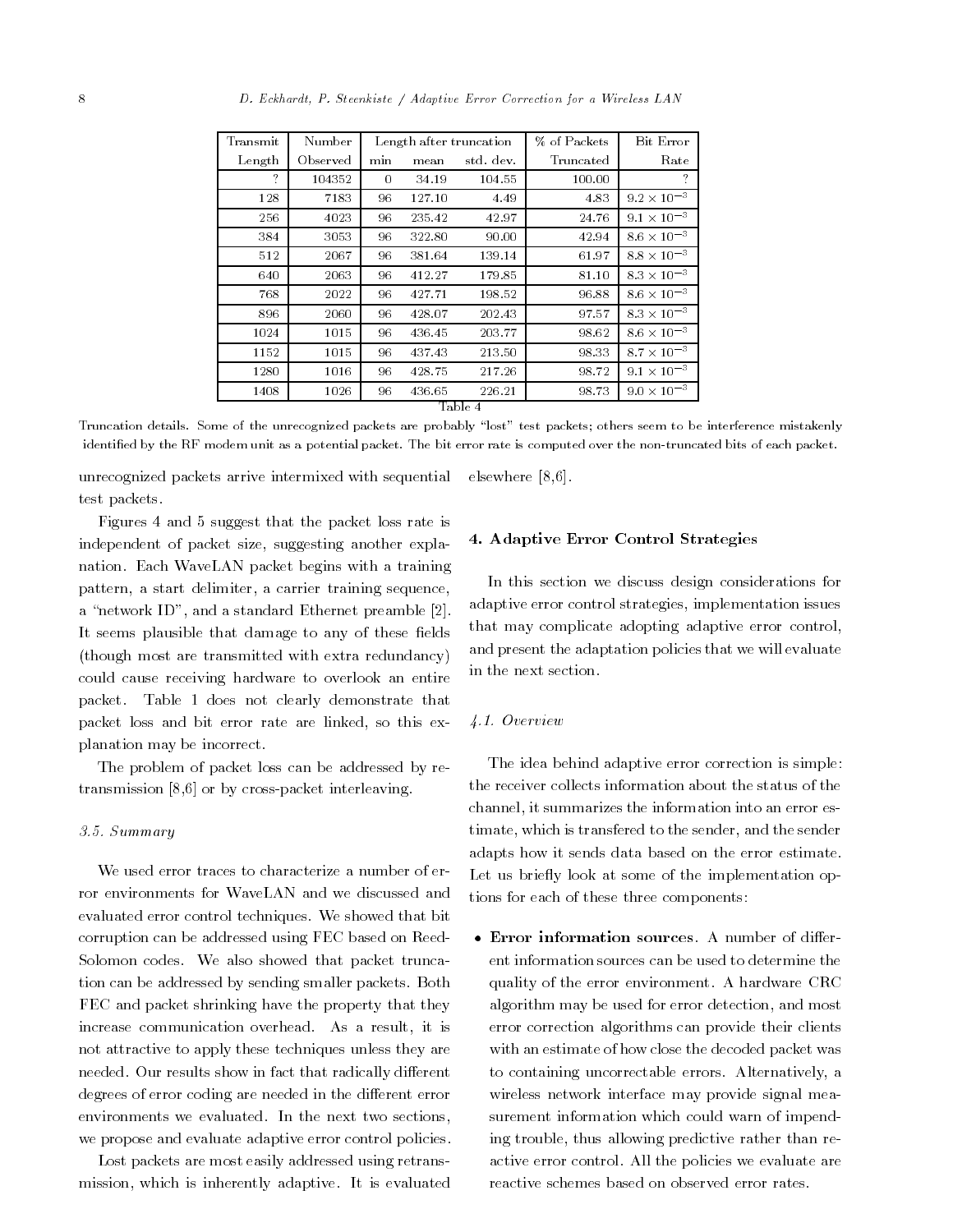- Error estimation Single error events must be combined to yield an error estimate. This summary will typically be generated periodically by applying a reduction method average minimum- er minimummum) over some time window. Different methods may be used for different features. The error estimate then must be sent to the sender in a fairly ro bust way so that the information arrives most of the time Finally- the sender must deal with the time critical nature of the information-information-information-information-information-information-information-information-information-information-information-information-information-information-information-information-informa state measurements and it must have some method for estimating the results of experiments it hasn't performed recently Two aging methods are used by our adaptation policies
- Adaptation policy The sender must modify how it sends data based on the error estimation. This requires an understanding of the dependencies be tween error types and the possible recovery tech niques-ie-controller international candidates and the errors candidates of errors candidates and the errors can be reduced or eliminated. Note that certain types of errors eg-caretage loss may not be avoided by a series of the avoided by a series of the avoided by a series changing how data is sent-to-more radical intervention of the sent-to-more radical intervention of the sent-toapproaches ege consumersation to policies we use below adapt the packet size and the degree of redundancy used in FEC

Adaptation will be effective if the system can collect reliable error estimates and react appropriately to those estimates in a timely fashion- ie- before condi tions change again There are many reasons why adap tive error control may fail- eg- it is not understood how errors can be reduced by changing how data is sent- or the changes in error environment happen too quickly to be tracked. Adaptive error control that works well in one environment may not be effective in a different environment For example- errors on a satellite link and the example- errors on a satellite link and the examplein a LAN environment are caused by different phenomena- and dierent error control strategies adaptive or not) are likely to be needed.

### -- Adaptation Policies

we even an the utility of adaptation, we evaluated the second state of  $\sim$ three 
xed policies and four adaptive policies

Bold roughly corresponds to an unmodified WaveLAN: maximally-sized packets (five 255-byte blocks) are sent with no error coding. This policy could be considered a pure ARQ link-layer policy: each packet

will be transmitted repeatedly until it is received error-free.

- **Light** transmits maximally-sized packets with  $5\%$  coding overhead This is potentially a good policy since many packets are not badly damaged (see Section  $3.2$ ).
- Robust attempts to excel in difficult conditions. It sends minimally-sized packets (one 255-byte block) with nearly one third of each devoted to coding over head
- **Bimodal** is a simple-minded adaptive policy. It behaves exactly as "bold" when conditions are good, and as "robust" when they are poor: if two consecutive packets are truncated or corrupted-by the corrupted-by-corrupted-by-corrupted-by-corrupted-by-corruptedsmall- heavilycoded packets until three consecutive packets are not damaged
- Bi-code is like "bimodal" except that it adjusts only coding overhead
- **Bi-size** is like "bimodal" except that it adjusts only packet size. "Bi-code" and "bi-size" are included in an attempt to understand how much coding and packet sizing contribute independently to the success of "bimodal."
- Flex adapts the packet size and degree of FEC redundancy independently. Whenever two or more packets in a window of ten experience truncation-between truncation-between truncation-between truncation-between trunc duces its estimate of the current safe packet size to of the posttrum is the packet of the packet of the packet of the  $\alpha$ consecutive transactions do not experience trunca tion, bith a given to the safe the safe packet size of timate-then then adding the state of the state of the state of the state of the state of the state of the state of the state of the state of the state of the state of the state of the state of the state of the state of the until the estimate reaches the maximum packet size While "flex" maintains its estimate of the safe packet size it and it provides the state of the contract the contract of the state of the state of the state of the s tegral number of 255-byte blocks. Whenever two or more packets in a window of ten experience a decoder failure-the failure-the failure-the-fraction of the fraction of the fraction of the fraction of the fraction of the fraction of the fraction of the fraction of the fraction of the fraction of the fraction of the fraction o each Reed-Solomon block that can carry user data by  $15\%$ . If three consecutive packets do *not* experience decoder failure- to expand to expand the user that  $\sim$ data share-bytes-bytes-bytes-bytes-bytes-bytes-bytes-bytes-bytes-bytes-bytes-bytes-bytes-bytes-bytes-bytes-byt until the entire block carries user data

It is clear that more sophisticated policies are possi ble However-However-However-However-However-However-However-However-However-However-However-However-However-Ho sible policies and as we will see below-below-below-below-below-below-below-below-below-below-below-below-belo esting differences among the trace environments.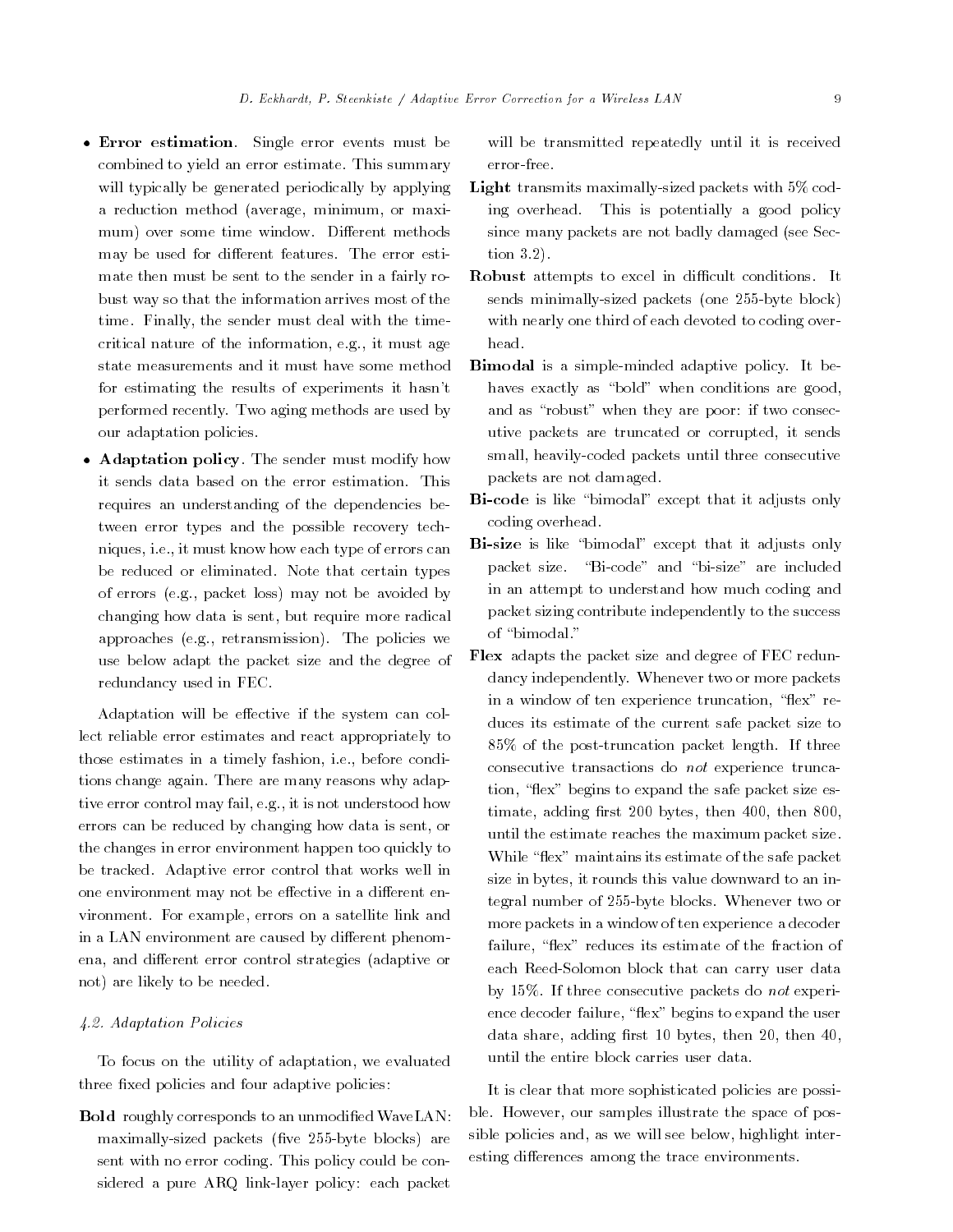# 5. Evaluation of Policies

In this section we describe details of the simulation environment we employed and present an evaluation of the policies we considered

### -- Approach

Evaluating adaptive error control in a wireless envi ronment is challenging because repeatable experiments are difficult. Repeatability is difficult for two reasons.

The first problem is that a wireless environment cannot easily be included by it and the distribution and the distribution of is hard to control. This problem is traditionally addressed by using trace-based evaluation. A set of traces is collected that capture features of the environment that are important to the protocols under investigation The different protocols are then implemented and evaluated in a simulated in a simulated environment  $\mathbf{u}$  and  $\mathbf{u}$  and  $\mathbf{u}$  and  $\mathbf{u}$ that is driven by the traces By using the same set of traces for each of protocols- a direct comparison is pos

We use this approach for our evaluation of adaptive error control policies. We use a simulator (discussed below) that is driven by the detailed error traces that we presented in Section 2. The simulator does a one-to-one transfer of errors from packets in the trace to the stream of packets that is submitted to it If a packet in the trace was lost-lost-marks the packet submitted to packet submitted to the packet submitted to the packet submitted t it as lost. If the trace shows packet truncation to  $x$ by the simulator will truncate its packet to the simulation of the signal truncate to a by the signal of the s Finally- if the trace shows bit corruption- the simulator will corrupt the appropriate bits in whatever part of the packet escaped truncation

The second problem is that the adaptation process itself changes the behavior of the system- so we must replay traces in situations different from the ones in which they were collected in our case-there packet contents may change as a result of FEC and the packet size may be changed to reduce truncation errors The correctness of applying an error trace collected using one packet stream to a different packet stream depends strongly on the characterization of the errors presented in Section 2. Let us consider both changing the packet contents and packet size

 Contents Applying bit corruption information col lected using one set of packets to a set of packets with dierent contents en adding FEC is a result of adding FEC is a result of adding FEC is a result of adding FEC is a result of adding FEC is a result of adding FEC is a result of adding FEC is a result of adding FEC is a res only correct if errors are not sensitive to packet con tents As a result of the data encoding used in Wave LAN- errors are indeed not sensitive to the data con tents and bit corruption information collected using one data set can be applied to another data set. Appendix B elaborates on this point and also presents an experimental validation of the assumption that changing contents affects neither the packet corruption rate nor the packet truncation rate

 Size Applying the truncation information collected using one packet size to a (shorter) packet is valid only if the chance of truncating a packet to  $x$  bytes is the same for all packets longer than x- and is independent of the packet contents. Table 5 is based on the same trace information presented in Table 4. If post-truncation received packet lengths were a function of the transmitted packet length-transmitted packet length-transmitted packet length-transmitted packet lengthwould expect that the percentage of packets trun cated to a certain length (entries in one row of Taare a world vary method we do not obey a more of the contract of the contract of the contract of the contract serve If-truncation lengths are the other hand-distribution lengths are the other hand-distribution lengths are the other handindependent of transmitted lengths- we would expect that rows would be internally consistent and different from each other For example, for all  $\alpha$  all  $\alpha$ packets with transmitted lengths from  $512$  to  $1408$ bytes are truncated to a length in the to byte range- but essentially no packets of any trans mitted length survive to be truncated to any length over bytes This justi
es treating a trace record containing a truncation to  $x$  bytes as an indication that any packet shorter than  $x$  bytes would escape truncation and that any packet longer than  $x$  bytes would be truncated to  $x$  bytes. If we wish to also apply (part of) a long packet's bit corruption syna simulated shows a simulated shows that will wish the simulated shows that the simulated shows that the simula to validate this by observing the bit error rate to be independent of packet length; Table 4 supports this approach

# 5.2. Simulator

The architecture of the simulator is shown in Fig ure 6. The policy module implements a specific error correction strategy. Its input is information on the errors that affected previous packets. It periodically makes a send decision-decision-decision-decision-decision-decision-decision-decision-decision-decision-decisio two numbers and the blocks to send and the blocks to send and the theory number of user data bytes each block will carry (the re-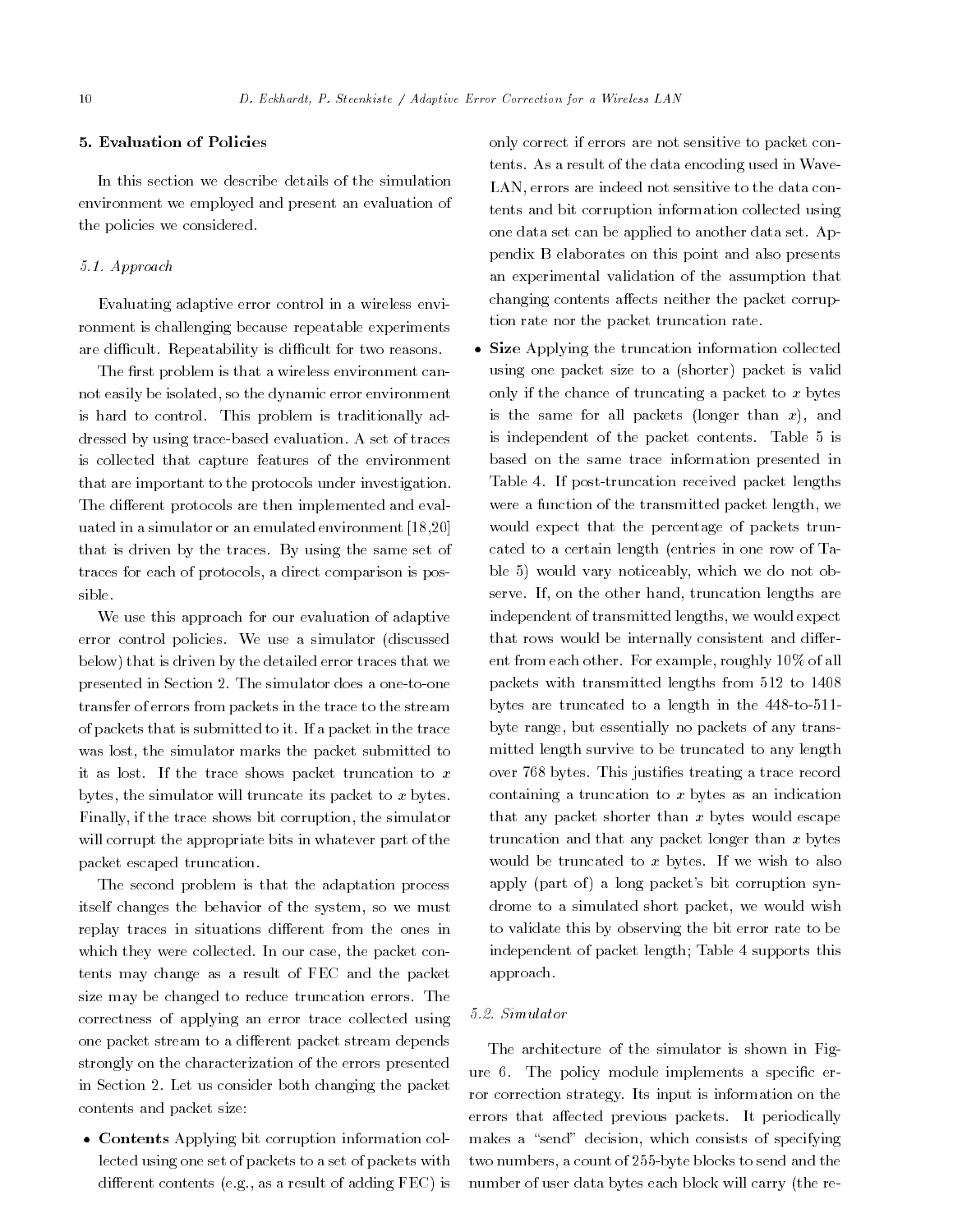|          |             |                |                      |                      |                      |                      | Transmitted length   |                      |        |                      |                      |                     |
|----------|-------------|----------------|----------------------|----------------------|----------------------|----------------------|----------------------|----------------------|--------|----------------------|----------------------|---------------------|
|          |             | 128            | 256                  | 384                  | 512                  | 640                  | 768                  | 896                  | 1024   | 1152                 | 1280                 | 1408                |
|          | $\mathbf 0$ | $\sim$         | $\ddot{\phantom{1}}$ | $\ddot{\phantom{1}}$ | $\ddot{\phantom{1}}$ | $\ddot{\phantom{1}}$ | $\ddot{\phantom{1}}$ | $\ddot{\phantom{1}}$ |        | $\ddot{\phantom{1}}$ |                      |                     |
|          | 64          | $4\%$          | 5%                   | 4%                   | 5%                   | 5%                   | $5\%$                | 5%                   | $4\%$  | $4\%$                | 4%                   | $4\%$               |
|          | 128         | 95%            | 9%                   | 9%                   | 8%                   | 11%                  | 10%                  | 10%                  | 9%     | 9%                   | 10%                  | 9%                  |
|          | 192         | ä,             | 10%                  | 8%                   | 9%                   | 9%                   | $8\%$                | 10%                  | 8%     | 9%                   | 11%                  | 11%                 |
|          | 256         | ä,             | 75%                  | 9%                   | 9%                   | 8%                   | $8\%$                | $8\%$                | 9%     | 9%                   | 9%                   | $8\%$               |
|          | 320         | $\overline{a}$ | ä,                   | 10%                  | 9%                   | 9%                   | 10%                  | 10%                  | 11\%   | 11\%                 | 8%                   | 10%                 |
|          | 384         |                | ä,                   | 57%                  | 9%                   | 9%                   | 9%                   | 8%                   | 10%    | 8%                   | 8%                   | 8%                  |
|          | 448         |                |                      | $\bar{\phantom{a}}$  | 9%                   | 10%                  | 8%                   | 10%                  | 8%     | 9%                   | 9%                   | 9%                  |
|          | 512         |                |                      | $\equiv$             | $38\%$               | 8%                   | 9%                   | 9%                   | 9%     | 8%                   | 10%                  | 10%                 |
|          | 576         |                |                      |                      | $\frac{1}{2}$        | 9%                   | 9%                   | 9%                   | 9%     | 10%                  | 9%                   | 9%                  |
| Received | 640         |                |                      |                      | $\omega$             | 18%                  | 8%                   | 8%                   | 9%     | 9%                   | 7%                   | $8\%$               |
| Length   | 704         |                |                      |                      |                      | $\overline{a}$       | 7%                   | 6%                   | 6%     | 5%                   | 6%                   | 5%                  |
|          | 768         |                |                      |                      |                      | $\equiv$             | 3%                   | $0\%$                | $0\%$  | $0\%$                | 0%                   | $1\,\%$             |
|          | 832         |                |                      |                      |                      |                      | $\sim$               | $0\%$                | $\sim$ | $\sim$               | 0%                   | $\bar{\phantom{a}}$ |
|          | 896         |                |                      |                      |                      |                      | $\sim$               | 2%                   | $0\%$  | $0\%$                | $\sim$ $\sim$        | $\sim$              |
|          | 960         |                |                      |                      |                      |                      |                      | ÷,                   | 0%     | $0\%$                | $0\%$                | $0\%$               |
|          | 1024        |                |                      |                      |                      |                      |                      | ä,                   | 1%     | $0\%$                | 0%                   | $0\%$               |
|          | 1088        |                |                      |                      |                      |                      |                      |                      |        | $0\%$                | $\sim$               | 0%                  |
|          | 1152        |                |                      |                      |                      |                      |                      |                      |        | $1\%$                | 0%                   | $\sim$ $-$          |
|          | 1216        |                |                      |                      |                      |                      |                      |                      |        | $\equiv$             | $\sim$               | $0\%$               |
|          | 1280        |                |                      |                      |                      |                      |                      |                      |        |                      | $1\%$                | $\sim$ $\pm$        |
|          | 1344        |                |                      |                      |                      |                      |                      |                      |        |                      | $\ddot{\phantom{1}}$ | $0\%$               |
|          | 1408        |                |                      |                      |                      |                      |                      |                      |        |                      |                      | $1\%$               |

Received lengths versus transmitted lengths. The column headings are transmitted lengths, and the row labels are the floors of matriquam buchets row is represented packets received with length in the leftmost non-blank entry of each row o

represents packets that were received without truncation. Columns may not add to 100% due to accumulated roundoff errors.



Figure 6. Simulator architecture

mainder is used to carry Reed-Solomon parity information). The policy module currently has instantaneous access to the error estimate generated by the decoder on the receiver This represents a delay free-free-freeback channel-back channel-back channel-back channel-back channel-back channel-back channel-back channel-back c can be approximated in a LAN environment by a MAC level acknowledgement with appropriate transmission redundancy. The packet is then encoded using a software code a modern encodered to a modern encodered to a modern and the second ule that models the error characteristics of the wireless link.

The channel model takes an error trace and uses this to decide what damage to inict on the packet- as we described above. In order to ensure that the trace's bitcorruption patterns are long enough to cover any packet that our adaptation policy might choose to send- we use

only traces of long fixed-size packets. The transmission result is then forwarded to the Reed-Solomon decoder, which will attempt to decode it. The decoder forwards the error information for the packet to the evaluation module- and also generates an error estimate for the policy module on the sender. Our traces contain a small number of packets which experienced bit corruption in only the Ethernet or IP envelopes- for which we cannot reconstruct the exact corruption pattern. The simulator treats these events as if no corruption had occurred While this is inaccurate- these packets are quite rare - or - in the walls trace- and no more than in any other trace).

For each packet- the evaluation module is told whether the packet was lost-the packet was lost-the packet was lost-the packet was lost-the packet was lost-th truncated- and how many blocks were successfully de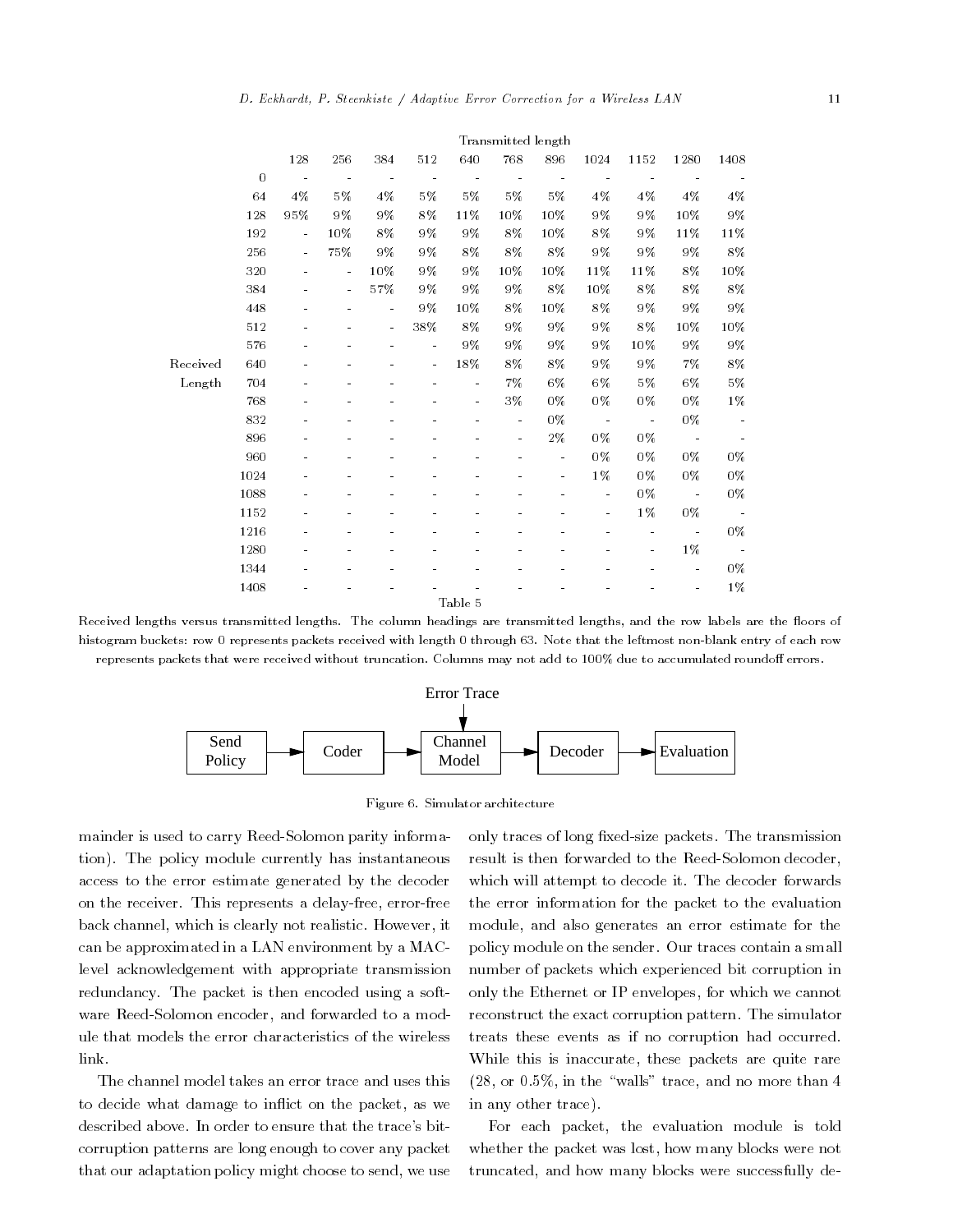coded. This results in a *packet efficiency* figure: the number of correct bytes delivered to the receiver (zero in the case of packet loss divided by the air time- the amount of time required to send those by the method they were encoded-plus were encoded-positions of the plus Wave UDP headers and trailers. The adaptive protocols we  $5.3. Evaluation$ are simulating are intended to represent wireless-specific single-hop Logical Link Control protocols such as those evaluated in the community of the first contract  $\mathcal{L}_{\mathcal{A}}$ toend protocols such as TCP-so this economic such as TCP-so this economic such as TCP-so this economic such as does not account for any competing transport-level retransmissions. While one would like to see an efficiency of the interpretation of the interpretation of the interpretation of the interpretation of the interpretation of the interpretation of the interpretation of the interpretation of the interpretation of the interpretation of eciency to - even in an error result in an error result in an error result in an error result in an error result in an error result in an error result in an error result in an error result in an error result in an error re

We wish to compare the efficiencies of different error control policies-beam transmitting continuously-transmitting continuously-transmitting continuously-transmitting continuouslyvariety of error environments. Calculating the efficiencies of policies adapting to a speci
c trace is straight forward if- during each transmission interval- all policies use the same packet size as the trace packet: a policy's efficiency is the total number of user bytes delivered correctly divided by the total airtime

Calculating efficiency is more complicated if policies use different packet sizes. The fundamental problem is that the trace has incomplete information on the error environment-ble available on information is available on the environment-ble environment-ble environment-ble e vironment during the interpretacy gap-post is not postsible to precisely simulate the errors observed by each policy. We can use the per-packet simulation outlined above-to a but we must apply a weight to the extent to the extra packet. Since each simulated packet transmission "consumes" a trace record even if the packet is shorter than the trace record- a policy that reduces packet size un der high error conditions would be billed for less air time than a policy that uses fixed packet sizes. Since each trace record represents a certain amount of time, the eect would be the simulation-be that-distribution-be that-distribution-be-distribution-be-distribution-bepolicy would spend less time in the bad periods than the xed policy- and would thus be experiencing a dierent error environment- rendering eciency comparisons im possible

We correct for this by scaling the effects of each packet (bytes delivered and airtime consumed) by the ratio of the trace record's airtime to the transmitted parameters are interval-trace interval-trace interval-trace interval-trace interval-trace interval-trace intervalpolicy can send one maximally-sized packet or one and some fractional number of smaller packets. We can then compare policies in a fair manner One minor drawback of this solution is that it arti
cially limits the adaptivity of algorithms-and although interesting and allowed at the state of the second state of the second state of the time intervals- rather than after every packet exchange

Table 6 presents the numerical efficiency ratings for the dierent adaptation policies Headers- trailers- and inter-packet gaps limit these numbers to  $94\%$ . The last column-column-literature-literature-literature-literature-literature-literature-literature-literature-literatu that picks the optimal packet size and FEC parameters for each packet based on advance knowledge- derived from the error trace- of the errors that the channel will inflict on the packet. While this is not a realistic policy, it provides a good reference point

Figure  $7$  shows the same data graphically: it shows, for each policy- its eciency in dierent scenarios- nor malized in each scenario to the efficiency of the "oracle" policy. The figure makes it clear that no single policy was almost in almost almost almost in factor in factor  $\mu$  almost cies performed poorly (less than  $70\%$ ) in at least one scenario ettori citi mettero uni policies score tra ivogenei; highest eciency in at least one environment- suggest ing that all policies have some merit

Several fixed policies performed well in several environments For example- bold performed acceptably in all but one case—even in the harsh "adjacent" environmenten i its largepacket gamble sometimes pays in the well the light policy-light policy-light policy-light policy-light policy-light policy-light policy-light policy- $\mathbf{F} = \mathbf{F} \mathbf{F}$ but one Robust is the opposite of light-dependence of light-dependence of light-dependence of light-dependence ing well in only the "table" case.

Simplistic adaptation policies show more promise, especially in the table case-table case-table case-table case-table case-table case-table case-table case-table packet is lightly corrupted. The "table" row of Table 6 shows that both "bimodal" and "bi-code" outperformed "bold" by an embarrassing amount and outperformed "light" by almost a factor of two. The "bisize" policy shows that packet size is important in hightruncation environments it performed nearly as well as the "bimodal" and "bi-code" except in the "table" case, where aggressive error coding is essential. Comparison among these three adaptive policies suggests that inde pendently adjusting packet size and coding overhead is superior to linking them For example- it is eective to adjust packet size and coding overhead for the "adja-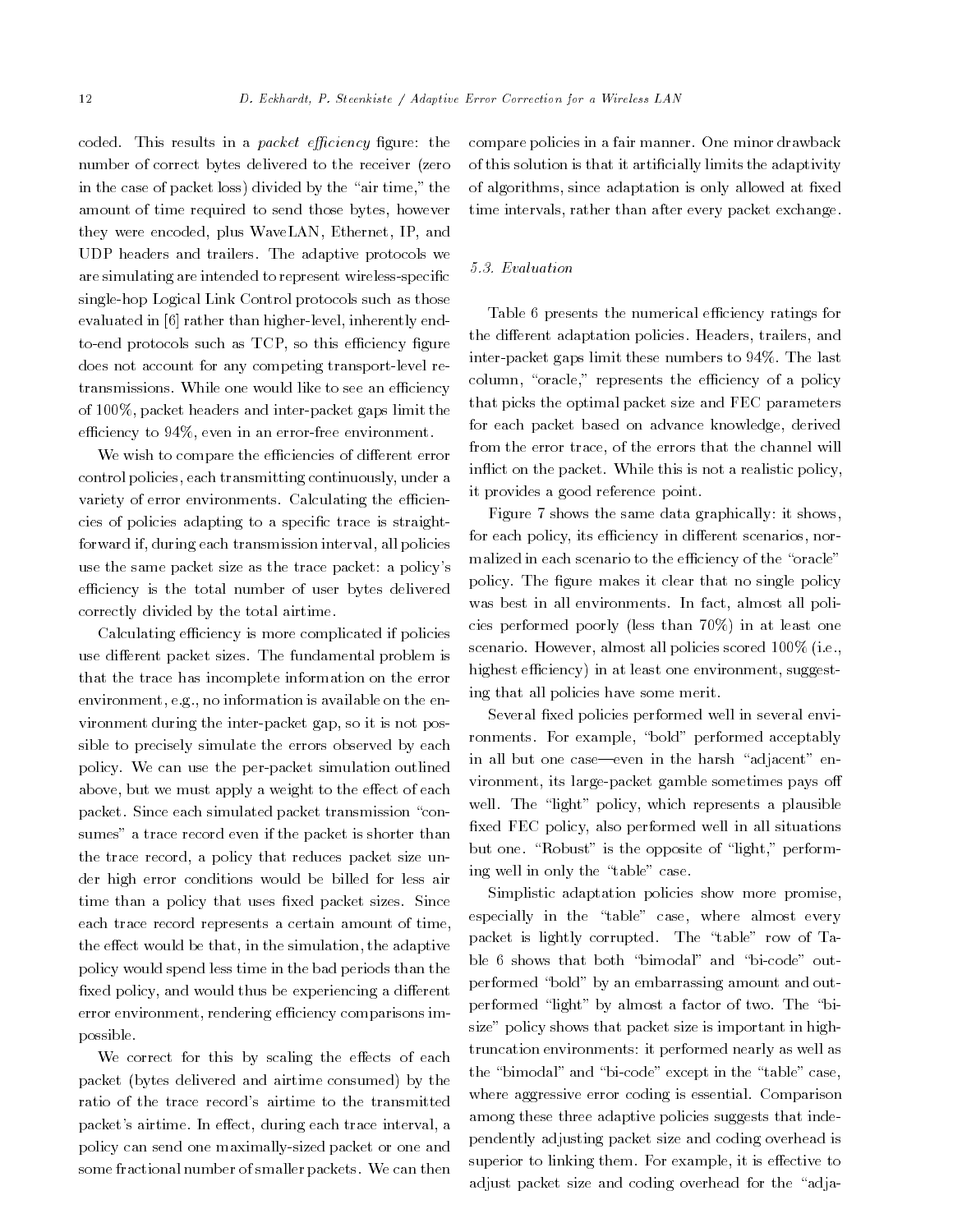| Environment | Bold    | Light | Robust | Bimodal | Bi-code | Bi-size | Flex | Oracle |
|-------------|---------|-------|--------|---------|---------|---------|------|--------|
| Office      | 94%     | 89%   | 53%    | 94%     | 94%     | 94%     | 94%  | 94%    |
| Walking     | 89%     | 87%   | 53%    | 89%     | 89%     | 89%     | 89%  | 93%    |
| Adjacent    | 43%     | 41%   | 32%    | 50%     | 43\%    | 44%     | 46%  | 54%    |
| Table       | $.06\%$ | 15%   | 49%    | 26%     | 33%     | 17%     | 56%  | 76%    |
| Walls       | 69%     | 84%   | 52%    | 72%     | 73%     | 72%     | 81%  | 91%    |
| Table 6     |         |       |        |         |         |         |      |        |

Performance of different error control policies. Packet sizes are expressed in 255-byte Reed-Solomon blocks and error control overheads are expressed as percentages



Figure 7. Comparison of normalized performance for each policy. For each policy, each bar represents that policy's performance in one scenario - scenario - walking normalized to the performance of the oracle in the oracle in that scenario This c shows that "bold" and "light" perform well except for one case, "robust" always performs satisfactorily, and "flex" always does well.

cent environment-but it is better to adjust only the top adjust only the second term of the second only the second only the second only the second only the second only the second only the second only the second only the se coding overhead in the "table" scenario.

"Flex" independently adjusts packet size and coding overhead- and also incorporates longerterm chan nel history. The "flex" column of Table 6 shows that, where the start control the start performance of the start  $\mathbf{r}_i$  is always the start  $\mathbf{r}_i$ within  $10\%$  of the best performer for a each trace.

The above results clearly show that which policy per forms best depends on the scenario. This raises the question of which policy one should implement. We argue that consistent good performance across a wide range of scenarios (as delivered by "flex") is more important than being the best performer in any particular scenario For example- the fact that robust performs best in the "table" scenario will do little to cheer up people working in "office" conditions. This argues that the adaptive policies proprieties, there preference to the fixed policies

### -- Summary

We believe that the results of this section make a strong case that adaptive error control policies are both

useful and practical Any mobile host is likely to en counter each of these scenarios (among many others) in its lifetime-to-adapt the error policy is lifetime-to-adapt the error policy is adapt the error policy is a so important; this type of adaptation is easy since it happens on a time scale of minutes. Both the "walking" and adjacent case in the trace-windig the trace-meter in the trace-windig the traceare more challenging since changes happen on a smaller time stime state it is the results show that it is not possible to to track even these rapid changes While there is room for investigating a wider variety of information sources and measurement and estimation approaches- the sim ple "flex" policy seems likely to suffice in many common environments

### - Implementation Issues

While our trace-based simulation demonstrates that adaptive error control can reduce error control can reduce error rates-territorium error ratesarmatically-draw-question of how it is best in the transposition of the state of  $\mathcal{L}_{\mathcal{A}}$ is more difficult to answer.

The mechanisms we used in our evaluation- packet shrinking and FEC based on Reed-Solomon encoding,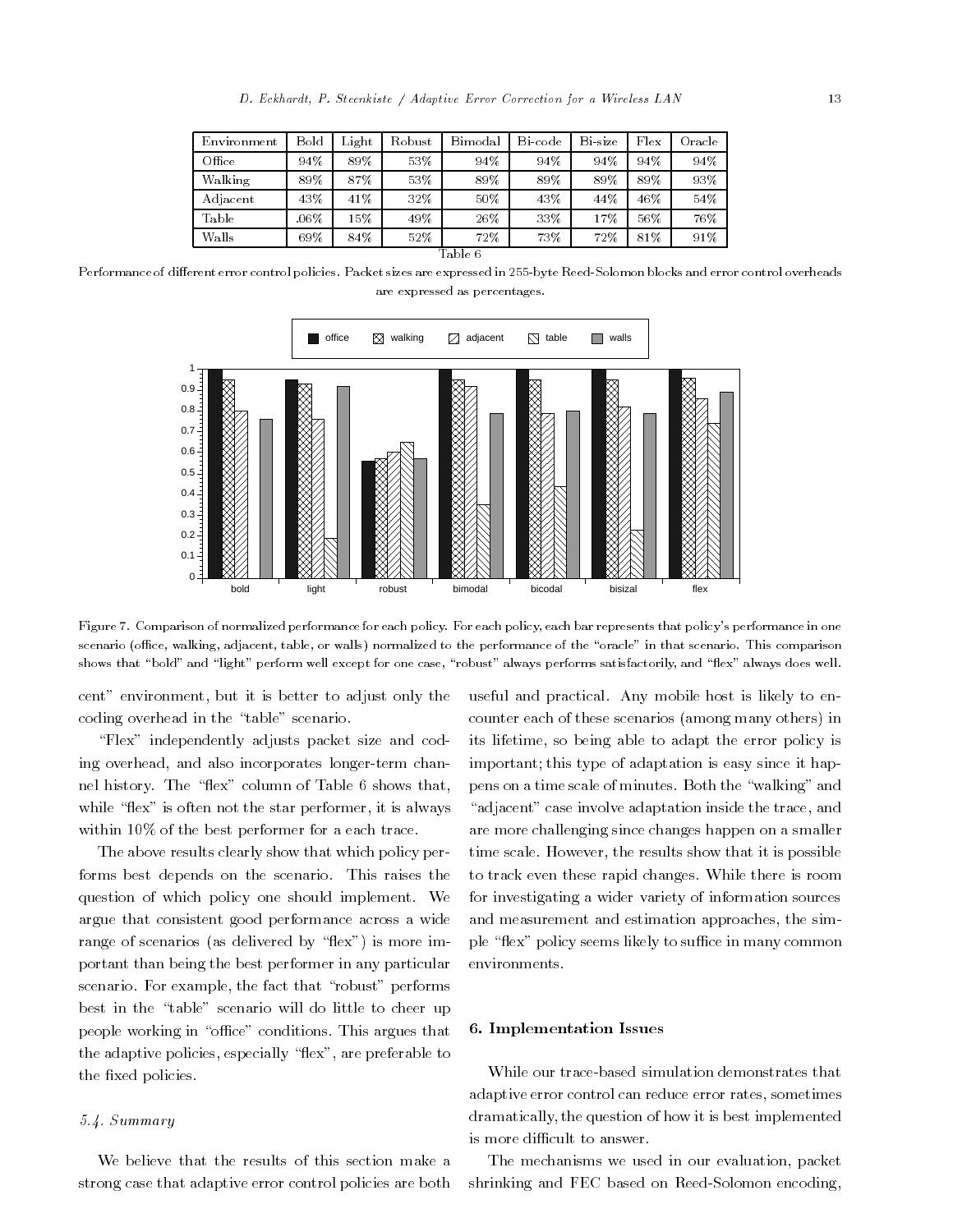have the advantage that they can be implemented at a high level in the protocol stack A low bandwidth implementation (up to a few megabits per second) may be feasible entirely in software. There several ways of integrating these mechanisms in a complete system A first solution is to expose the higher layers (layers  $3$ and higher) to the changes in the payload size caused by changes in FEC redundancy and packet size An other option is to have the datalink layer export a fixed packet size- and to have the link driver fragment and re assemble packets as required; this would improve portability Alternatively- appropriate adaptive error control could be pushed to the lower lay era mean as integrated to with the error control mechanisms that already exist in WaveLAN (Appendix A). This is probably the preferred solution- since it can potentially yield the highest efficiency and be most transparent to host software.

Finally- any implementation will have to consider in teractions with the upper layers Transport protocols and applications often try to adapt to changes in net work conditions-bandwidth-bandwidth-bandwidth-bandwidth-bandwidth-bandwidth-bandwidth-bandwidth-bandwidth-bandw efforts may be negatively affected by an adaptive error control layer As others have pointed out - it is im portant to ensure that low-level adaptation policies are coordinated with higher-level protocols to avoid duplication of eortest that end-to that end-to that end-to that end-to that end-to that end-to the useful if the use adaptive error control mechanisms could give feedback to the upper layers about the status of the link

One area of related work is studies of error char acteristics of wireless links Others have presented summaries in contraction tracticularly property of the state  $\mathcal{L}_{\mathcal{A}}$ present more detailed information characterization of errors into loss- truncation- and corruption- including error syndromes) which allows us to evaluate the impact of specific error control mechanisms (packet shrinking and FEC) and adaptation strategies. A study of dynamic adaptation to both channel noise and CDMA multiple access interference may be found in  $[12]$ . There **8. Conclusion** is an effort to standardize the format of traces collected on wireless networks [19]. A standardized trace format will allow researchers to share traces more easily and will in making experiments more easily reproducible, allowing a more direct comparison of competing error control strategies

A second area of research is the design of higher level strategies to deal with the high error rates that may be found on wireless links Examples are link level retransmission- transparent protocol translatorsand proxies inside the network that modify the behav ior of the higher level protocols - the higher level protocols - the higher level protocols - the higher level protocols - the higher level protocols - the higher level protocols - the higher level protocols - the higher l proposed adaptive error correction strategy may have a direct impact on these efforts. Our results suggest that local error correction or avoidance on the wireless link may in some cases reduce the error rates to the point that an unmodified transport level protocol can be used. In other cases- packet loss will remain too high- but the reduction in packet loss should simplify the task of the higher level protocol. Detailed trace information may be useful in designing and evaluating link-level strategies

A final area of related work is adaptive error control for wireless links Satellite communication has been studied widely-metal-since error rates can be very highsatellite links make extensive use of FEC to improve communication performance - In some cases-between the cases-between  $\mathbf{I}$ adaptive FEC is used-to the conditions are very discussed-with the conditions are very discussed-with the condi ent from those in wireless LANs: the causes and nature of the errors are very different and the round round rounds  $\sim$ times means that adaptation is many orders of magni tude slower than in a LAN. The DARPA Packet Raa metropolitanarea en mobile radio network and mobile radio network and mobile radio network and mobile radio work distribution to carry data and voice trace-trace-tracea multirate FEC codec- although we are not aware of any published performance evaluation of this implemen tation. The Proxim RangeLAN frequency hopping systhe the contract of  $\mathcal{L}_{\mathcal{A}}$  rates-of  $\mathcal{L}_{\mathcal{A}}$  . The primary rate of  $\mathcal{L}_{\mathcal{A}}$ and a secondary rate of the used to extend the used to extend the used to extend the used to extend the used t able range [22]. While having two symbol rates is more exible than having only one- our results suggest that multiple rates would allow efficiency in more scenarios. In addition- selecting an appropriate symbol rate for each transmission requires an adaptation policy which could profit from evaluation similar to ours.

In this paper we showed how forward error correction and packet shrinking can be used to reduce the error rates for the WaveLAN- wireless LAN- wireless LAN- wireless LAN- wireless LAN- wireless LAN- wireless LAN- wireless LAN- wireless LAN- wireless LAN- wireless LAN- wireless LAN- wireless LAN- wireless LAN- wireless LAN- wir strated how the adaptive use of these techniques can op timize throughput in wireless LANs over a wide range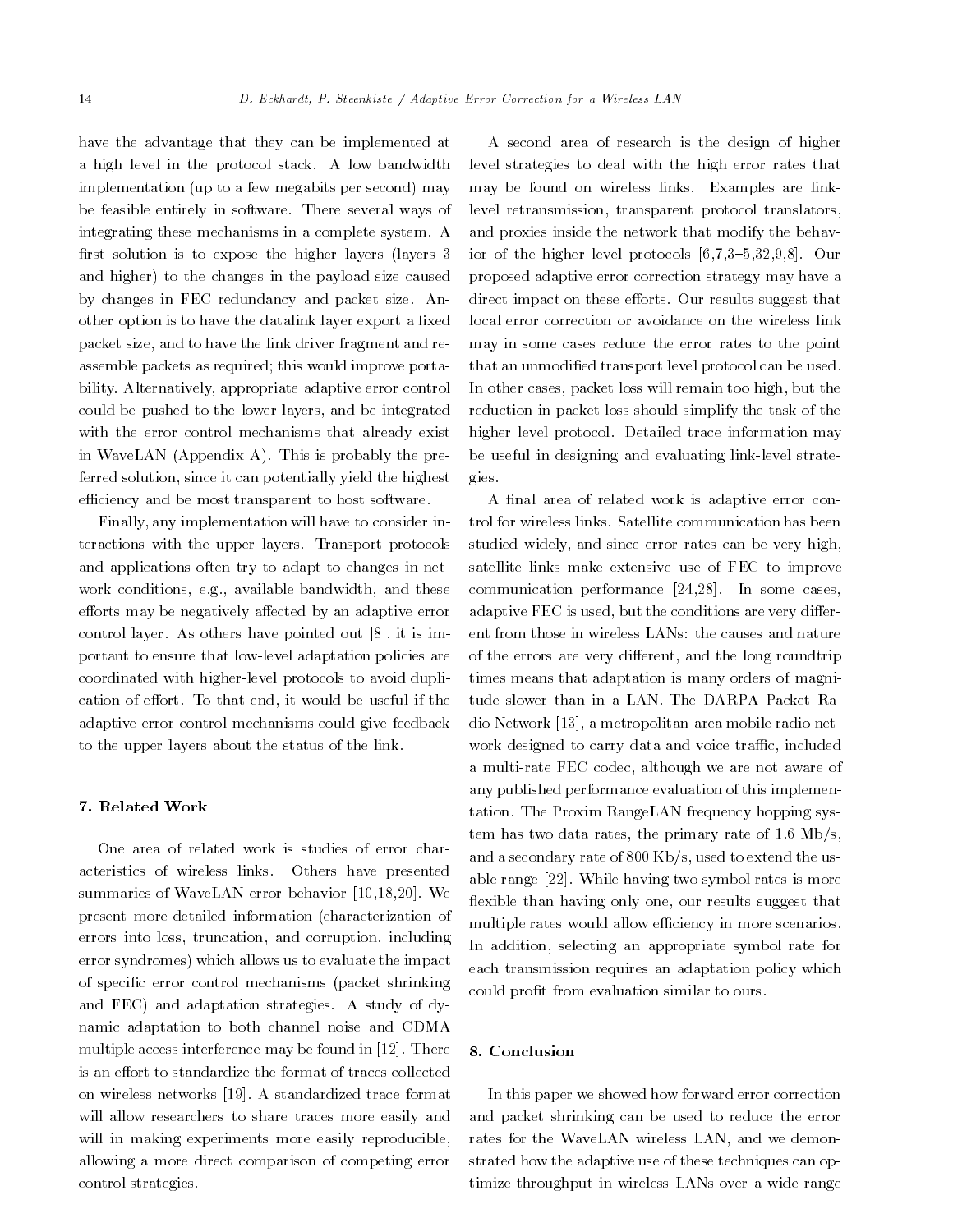of error environments Even simple adaptive policies outperform static policies The reason is that due to mobility-problems mobile computer mobile computer mobile in the computer mobile of the computer of the computer of the computer of the computer of the computer of the computer of the computer of the computer of the compute error environments ranging from essentially error-free to very challenging. Since changes in the error environment are frequently caused by human actions occurring at a control time scale, tracking the changes is possible ble. While our trace data are from a particular wireless LAN- we believe that adaptive error control will be useful in a variety of wireless LAN environments-wireless LAN environments-wireless LAN environments-wireless L that our approach to defining and evaluating adaptation  $A. WaveLAN$ policies will be useful as well

The evaluation of the above techniques is based on a trace-based evaluation. We collected a set of traces of an indoor wireless LAN under several conditionsranging from error-free to strong interference from competing radiation sources. The simulator implements a number of adaptive policies and uses the error traces to model the errors that are inflicted on the packet stream obtained after adaptation The simulator relies on the fact that errors are independent from the packet con tents and packet size- so an error traces collected using one packet stream can be used to model the errors in a stream that has packet with different contents and of a different (shorter) size.

More work is required to achieve ecient- non adversarial interaction with higher-layer protocols. The amount of responsibility that lower layers should shoul der is a topic of hot dispute However- we believe that the that the that the contract of the three contracts of the contracts of the contracts of the contracts o is attractive given the difficulty for end-systems on different continents to share information on and react to status changes of multiple intermediate links of very di verse natures

# Acknowledgements

The WaveLAN driver we modified was written by Bob Baron of the Coda research project John Stonick of Oregon State University helped us understand de tails of the WaveLAN modulation scheme Phil Karn provided useful advice and the Reed-Solomon codec implementation. The responsibility for any inaccuracies in this paper is the course- course-intervalsed and course-intervalsed and the course-Doug Tygar graciously made long-term loans of cordless phones used to produce error traces

This research was supported in part by the Defense

Advanced Research Project AgencyITO monitored by and conclusions contained here are those of the authors and should not be interpreted as necessarily represent ing the ocial policies or endorsements- either express or implied- of Carnegie Mellon University or the US Government

# Appendix

 $\mathcal{L}$  is designed to be a symmetric to be a symmetric to be a symmetric to be a symmetric to be a symmetric to be a symmetric to be a symmetric to be a symmetric to be a symmetric to be a symmetric to be a symmetric to to-install wireless extension of an existing bridged Ethernet system. Products include ISA and PCM-CIA network interfaces for PC-compatible computers and stand-alone WaveLAN-to-Ethernet packet bridges. They operate in either the MHz or the German and Medical licenses in the Medical licenses are and Medical licenses and Medical licenses are and Medical Licenses and Medical Licenses and Medical Licenses and Medical Licenses and Medical Licenses and Medical Lic free band. The PCMCIA units comprise a Type II PCMCIA card and an external unit a little larger and heavier than a deck of cards

Internally-the WaveLAN interface contains a standard contains a standard contains a standard contains a standard adressed the intellectual controller and controller controllers and controller and controller and controller a custom logic for signal processing and modem controland a custom radio transceiver. The transmitter applies DQPSK modulation to a 2 megabit/s data stream, yielding a 1 megabaud signal. This signal is further modulated by an 11 chip per bit sequence (hence "direct sequence") to produce an 11 MHz wide signal which is transmitted with a power of 500 milliwatts. The receiver selects between two perpendicular antennas and multiple incoming signal paths to combat multipath in terference

The modem control unit prepends a 16-bit "network ID to every packet on transmit- and can be set to re ject all but one network ID on receive. In addition, it informs the host of the channel condition upon each packet arrival by reporting signal level-arrival arrival levelsignal quality- and antenna selected for each packet The signal and silence levels (5 bits) are derived from the receiver's automatic gain control  $(AGC)$  setting just after the beginning and end of the packet- respec tively. Because the MAC protocol discourages simultaneous transmission and immediately consecutive trans missions- measuring the silence level during an inter packet time is typically a good indication of the amount of non-WaveLAN background interference. The signal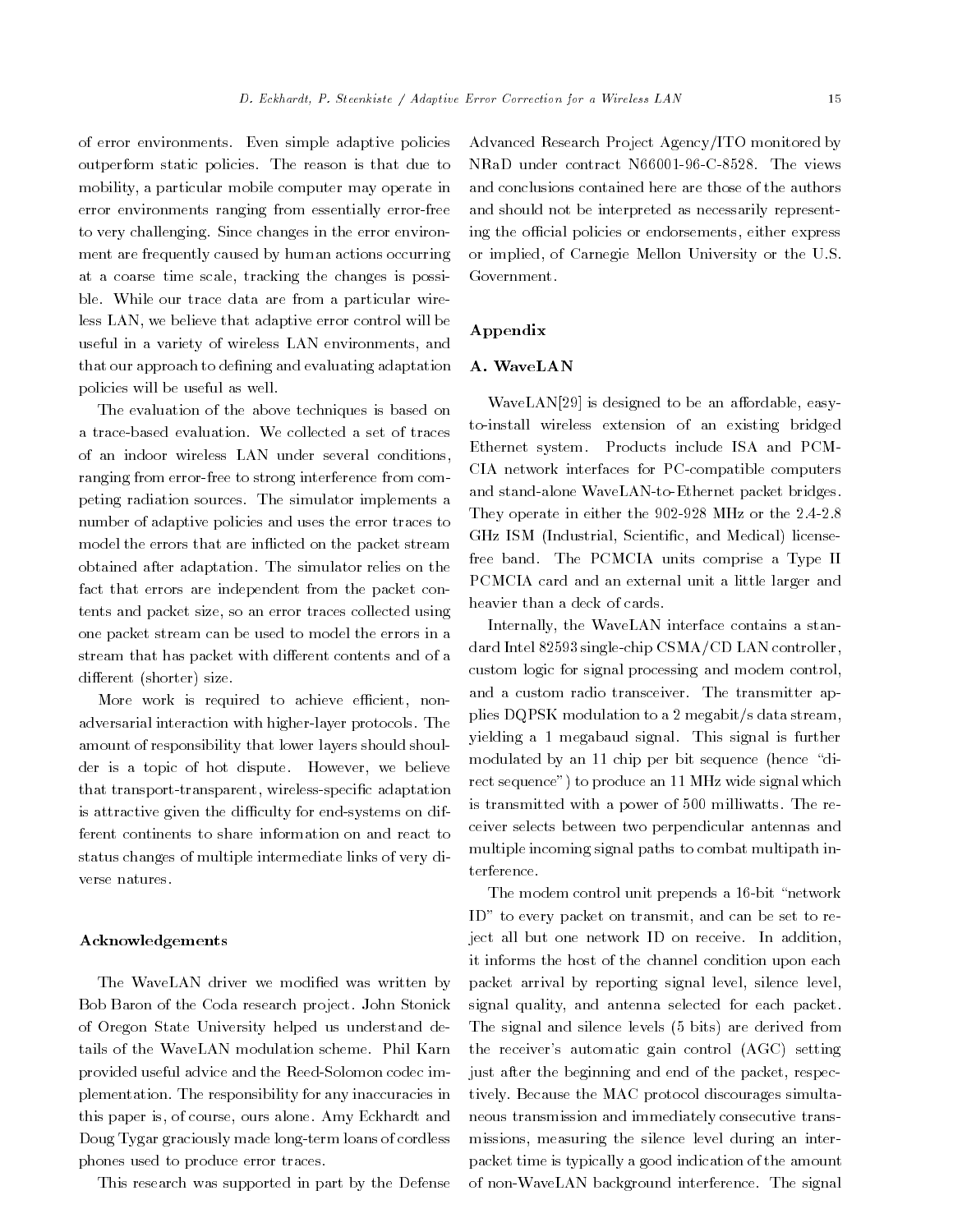quality (4 bits) is sampled just after the beginning of the packet and is derived from the information the receiver uses to select between the two antennas

As it is difficult to detect collisions in this radio environment - WaveLan employs a Collision provided to the collision avoidance materiale materiale materiale de la construction de la construction de la construction de la construction de la construction de la construction de la construction de la construction de la construction de la const which becomes ready to transmit while the medium is busy will make its first transmission attempt as soon as the medium is free-particle assumption in the optimization of the optimistic assumption of the optimistic assu that it is the only waiting station If this assumption is wrong- all waiting stations will quickly learn their mistake by sensing a collision. Since WaveLAN cannot sense collisions, in packet losses which is not continued to must be dealt with by higher layer protocols WaveLAN CSMA/CA attempts to avoid collision losses by treating a busy medium as a collision That is- any stations which become ready to transmit while the medium is busy will delay for a random interval when the medium becomes free. Aside from the modified MAC protocol and the lower data rate-completed all standards all standards all Ethernet functions- including framing- address recogni tion and 
ltering- CRC generation and checking- and transmission scheduling with exponential backo

Many of the techniques cellular radio systems - - employ to reuse frequencies in nearby areas- such as power control- frequency diversity and control- frequency diversity and code diversity and code diversity and code diversity and controlsity- are easiest to employ in a point to point entire ment. Since WaveLAN follows the Ethernet protocol, where stations multicast to dynamic sets of peers rather than communicating exclusively with a central base sta tion-be it would be dicult to estimate the power required be discovered by the power required by the power required to contact a particular set of receivers for each packet transmission- and expensive or complex to synchronize with many stations each using a different spreading sequence Perhaps for these reasons- WaveLAN does not provide the ability to vary transmit power and does not use frequency or code diversity instead- it gives requested and the code diversity instead- instead- insteadceivers the ability to mask out weak signals through pro grammable threshold values for signal level and qual ity- which improves throughput and may be sucient to simulate cell boundaries in some cases even though WaveLAN is inherently a single shared channel. In addition-provides multiple in the provides multiple logical control of the second control of the second control of the second control of the second control of the second control of the second control of the second control ethernet address spaces, which allows which allows WaveLANTO Ethernet bridges to use standard bridge routing pro tocols

#### B- Content Insensitivity



Figure 8. Walsh functions

Given the particular coding used in WaveLAN- one would expect error characteristics for a particular ex periment to be independent of the particular data con tents. Since the correctness of our methodology of applying error traces collected using one data stream to other data streams depends heavily on this feature- we decided to experimentally validate it. Clock synchronization can be impaired by long runs of all-one or aller in die steen van die biede wird hier van die steen van die steen van die steen van die steen van die ste LANs may suer from intersymbol interference- which occurs when a delayed echo of one symbol interferes with the arrival of the next symbol. We also wished to determine whether error events might force whatever bit was being transmitted to a certain value- or alter natively might invert whichever bit was being transmit ted

To evaluate whether WaveLAN errors are sensitive to packet contents, we choose whose separates whose whose whose contents vary signi
cantly and then observed whether they exhibited different error behavior. We chose the bit and  $\mathbf H$  and  $\mathbf H$  and  $\mathbf H$  and  $\mathbf H$  and  $\mathbf H$  and  $\mathbf H$  and  $\mathbf H$  and  $\mathbf H$  and  $\mathbf H$  and  $\mathbf H$ of orthogonal code words generated by a recursive algo rithm see Figure 2012 and see Figure 2012 and sets by adding the sets by adding the sets by adding the sets by a an all-zero code word. Each set of codes includes a wide variety of run lengths and alternation patterns (for example- H- contains runs of length - - and These sets are extensive but clearly not exhaustive. By aggregating multiple trace runs from each of the interference

 $\,$  - vvaveLAN effectively transmits an  $\,$  11- "chip" sequence for each  $\,$ bit, resulting in many transitions regardless of user data; the WaveLAN designers expected indoor multipath delay of up to 250 nanoseconds [29], approximately one quarter of a dibit symbol time, which would mean that most inter-symbol interference would be between chips belonging to a single dibit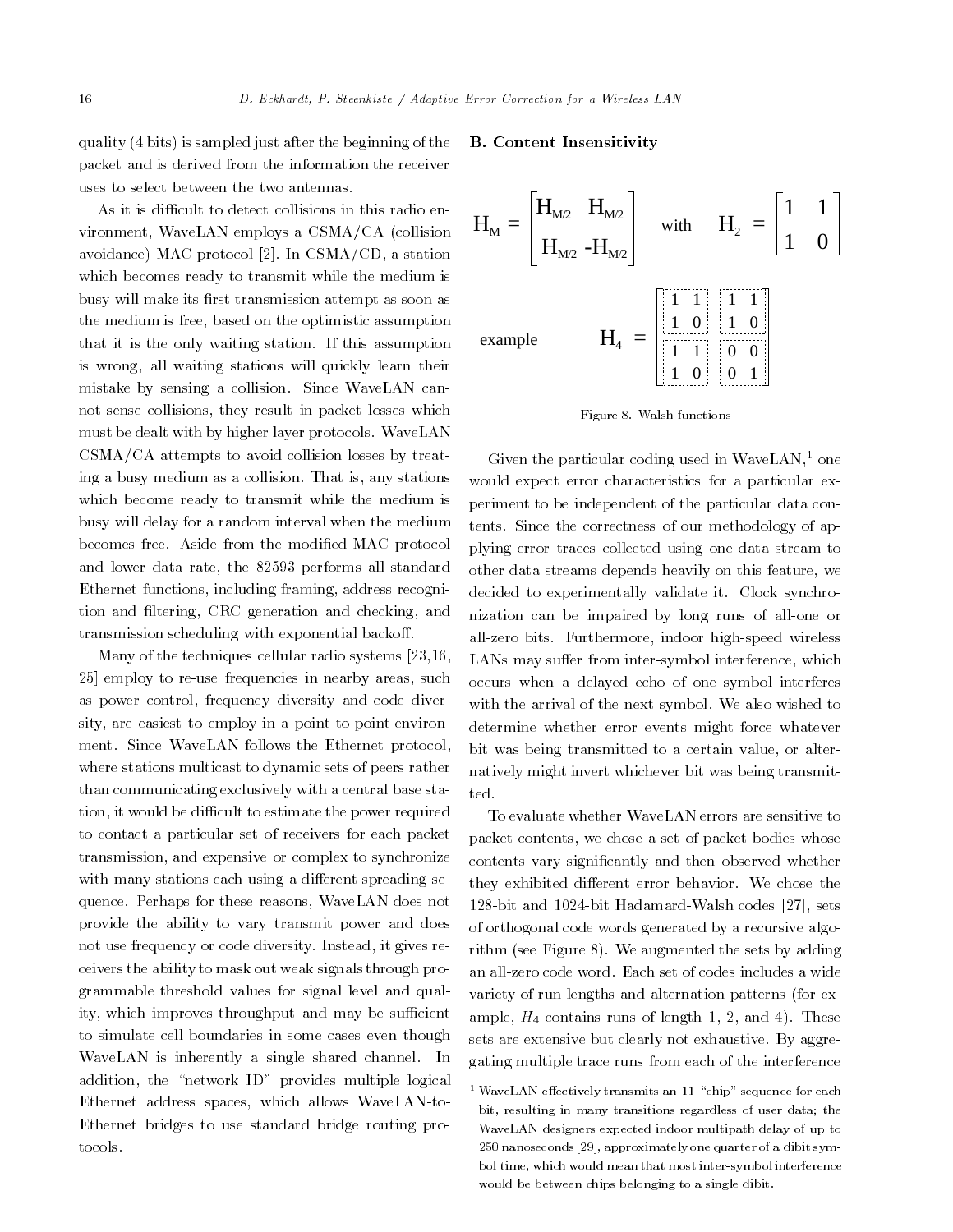scenarios, o collected approximately - collected packets or about 2100 apiece of each of the 129 different content types- representing roughly minutes of network activity



Figure Histogram of per packet type loss rates -top
 trunca tion rates , consider , and the second rates rates .

To evaluate whether the error rates are sensitive to packet contents in contents and the percentage of packets. types (y-axis) that exhibit a certain error rate for differ-

ent error rates you allowed the aggregated trace design from the above runs. The results are shown in the histograms in Figure 9. Note that these graphs capture the type- of degree-degree- and denote the degreethat WaveLAN errors are insensitive to packet contentswe would expect all packet types to be harmed at the same rate-yielding marrow mest-grams-yielding to roughly like normal curves- with no outlying points We believe that the data presented here support this assumption  $\mathbb{B}^{\mathbb{R}}$  assume in Section  $\mathbb{R}^{\mathbb{R}}$  assume in Section  $\mathbb{R}^{\mathbb{R}}$ errors are insensitive to packet contents- so bit corrup tion and truncation patterns can be collected and then applied in a meaningful way to a packet stream with different contents.

### C- FEC background

Forward Error Correction is a fairly mature field and this paper makes no contributions in that area. However-rely on FEC- we rely on FEC- we include a short overview a short overview a short over the short over ver of the field for the benefit of readers unfamiliar with the area

The field of FEC is constructed on a firm mathematical foundation- and there are closedform solutions for the behaviors of many codes under a variety of er ror models Error coding books exist at several lev els of abstraction introductory applies to the control of the state  $\mathcal{L}_{\mathcal{A}}$ provides a control of the codes of the codes of the codes of the codes of the codes of the codes of the codes o exist for many dierent appendence in particulations and  $\pi$ channels (which can blot out a symbol rather than corrupting it- asymmetric channels which may tend to force symbols to certain values more than others- and burst error channels (which tend to corrupt symbols in clumped or bursty patterns

One important distinction is between block codes and convolutional codes A block code operates by ac represent a block of users dataly syptemics, it instead and symmetry adding a certain number of extra symbols to the block As long as the number of transmission errors per block is under a certain threshold-up the receiver will be able with to correctly recover the original user data If the num ber of errors exceeds the correction threshold- but is below a detection threshold-threshold-threshold-threshold-threshold-threshold-threshold-threshold-threshold-thresholdto report that a block is corrupted otherwiseceiver may incorrectly believe that an entirely different block was sent. The fate of each block is independent of every other block In some block codes- the block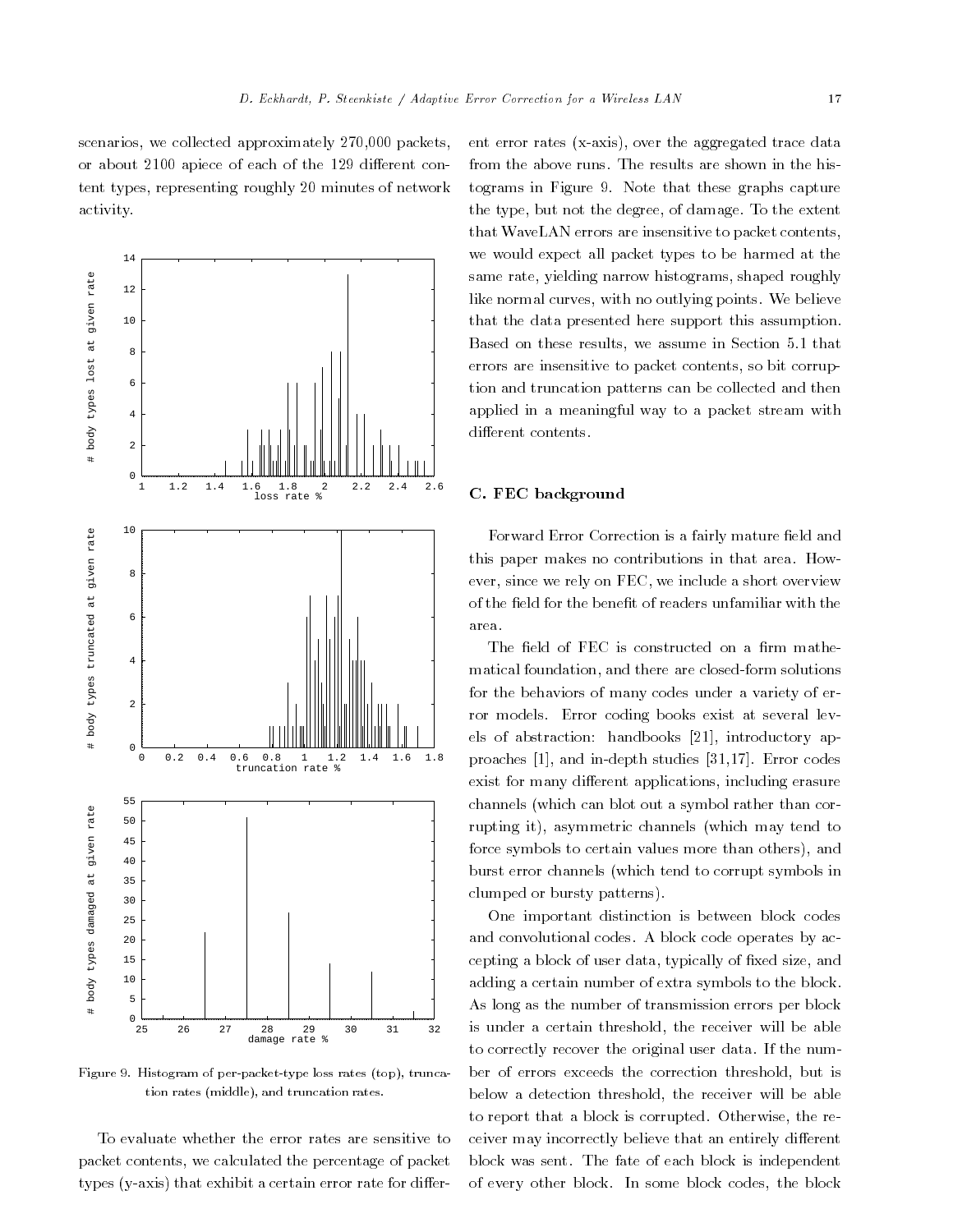size is directly related to the symbol size That is stated to the size a transmission channel accepts (and therefore corrupts) the block size size will be a multiple of the size will be a multiple of the size of the size of the size of th two bits Encoding and decoding block codes typically involves matrix algebra and/or polynomial arithmetic. The ratio of extra symbols to user symbols within a transmitted block may be adjusted smoothly to meet the needs of a particular application

o convolution is not a complete the one of the other handdata streams or on variable-sized blocks (above a typically small minimum size). The encoder is a simple linearfeedback shift register- similar to a CRC gen erator. The effect of the encoder is that each user symbol is "smeared" across some number of transmission symbols (based on the length of the shift register). Convolutional codes have correction and detection thresholds analogous to those of block codes, but these thresholds are related to the number of cor rupted symbols within the smearing windows window is typically on the order of tens of bits Convolutional code redundancy overheads are typically a small in teger multiple of the user data size (block code overheads are often fractional- though there are punc tured" convolutional codes which allow sub-multiple overhead amounts While convolutional codes are not as straightforwardly robust in the face of burst errors, they have several attractive features

- They do not impose any data blocking on applica tions
- They can be implemented cheaply and eciently in hardware. Multi-rate codecs which operate at transmission rates of tens of megabits are commercially available as VLSI components
- They can easily take advantage of soft decision de modulation- in which the demodulator provides the decoder not only with the most likely symbol given the arriving signal but also the likelihood that this symbol is correct. Soft-decision decoding typically yields in increase in performance roughly equivalent to doubling the transmission power

For the purposes of this paper- we will employ a Reed-Solomon block code. This decision is based on several reasons First-Land and the WaveLAN hardware presents the WaveLAN hardware presents the WaveLAN hardware us with a hard decision environment that is experienced in the formula of the control of the control of the co vides us with bits-distributed bits-distributed bits-distributed and contract  $\eta$ so we cannot take advantage of soft decision decoding

second-avec solomon codes can operate with a symp prementations are typically more than the typically more than ecient than bit operations, which we have packets are  $\sim$ typically an even number of bytes long Third- the per formation of ReedSolomon codes-service of ReedSolomon codes-service of ReedSolomon codes-service of ReedSolomon block codes- is insensitive to the particular user data bits (and we have demonstrated that the underlying channels production systems is the production systems. will often choose convolutional codes to obtain the bene ts of softdecision decoding- the adaptation issues pre sented by a multi-rate codec are similar whether the code is block or convolutional

# References

- [1] Arazi, B. A Commonsense Approach to the Theory of Error Correcting Codes. MIT Press, 1988.
- [2] AT&T Wireless Communications and Networking Division.  $Data$  Manual - WaveLAN Air Interface. no. 407-0024785 Rev. 2, AT&T Corporation, July 1995.
- [3] Badrinath, B. R., Bakre, A., Imielinski, T., and Marantz, R. Handling Mobile Clients: A Case for Indirect Interaction. in a Proceedings of IEEE Was-African and the IEEE Was-African and the IEEE Was-African and IEEE Was-African an  $CA, 1993, pp. 91-97.$
- [4] Bakre, A. and Badrinath, B. R. I-TCP: Indirect TCP for Mobile Hosts in Proceedings of the th International Conference on Distributed Computing Systems. 1995, pp. 136-143.
- [5] Bakre, A. and Badrinath, B. Implementation and Performance Evaluation of Indirect TCP. IEEE Transactions on Computers
 vol -
- [6] Balakrishnan, H., Padmanabhan, V. N., Seshan, S., and Katz, R. H. A Comparison of Mechanisms for Improving TCP Performance over Wireless Links. IEEE/ACM Transactions on Networking, December 1997.
- [7] Balakrishnan, H., Padmanabhan, V. N., Seshan, S., Stemm, M., Amir, E., and Katz, R. H. TCP Improvements for Heterogeneous Networks The Daedalus Approach in Proceedings of the 35th Annual Allerton Conference on Communication, Control, and Computing. 1997.
- [8] DeSimone, A., Chuah, M. C., and Yue, O.-C. Throughput Performance of Transport-Layer Protocols over Wireless LANs in Proceedings of IEEE GLOBECOM 1993, pp. 542-549.
- [9] Duchamp, D. and Athan, A. Agent-mediated Message Passing for Constrained Environments in Proceedings of the USENIX Mobile and Location-Independent Computing Symposium. USENIX Association, 1993, pp. 103-
- [10] Duchamp, D. and Reynolds, N. F. Measured Performance of a Wireless Lan in  $P$ roce  $\mathcal{A}$  in  $\mathcal{A}$  in  $\mathcal{A}$  in  $\mathcal{A}$  in  $\mathcal{A}$  in  $\mathcal{A}$  in  $\mathcal{A}$  in  $\mathcal{A}$  in  $\mathcal{A}$  in  $\mathcal{A}$  in  $\mathcal{A}$  in  $\mathcal{A}$  in  $\mathcal{A}$  in  $\mathcal{A}$  in  $\mathcal{A}$  in  $\mathcal{A}$  in ference on Local Computer Networks. IEEE, 1992, pp. 494-499.